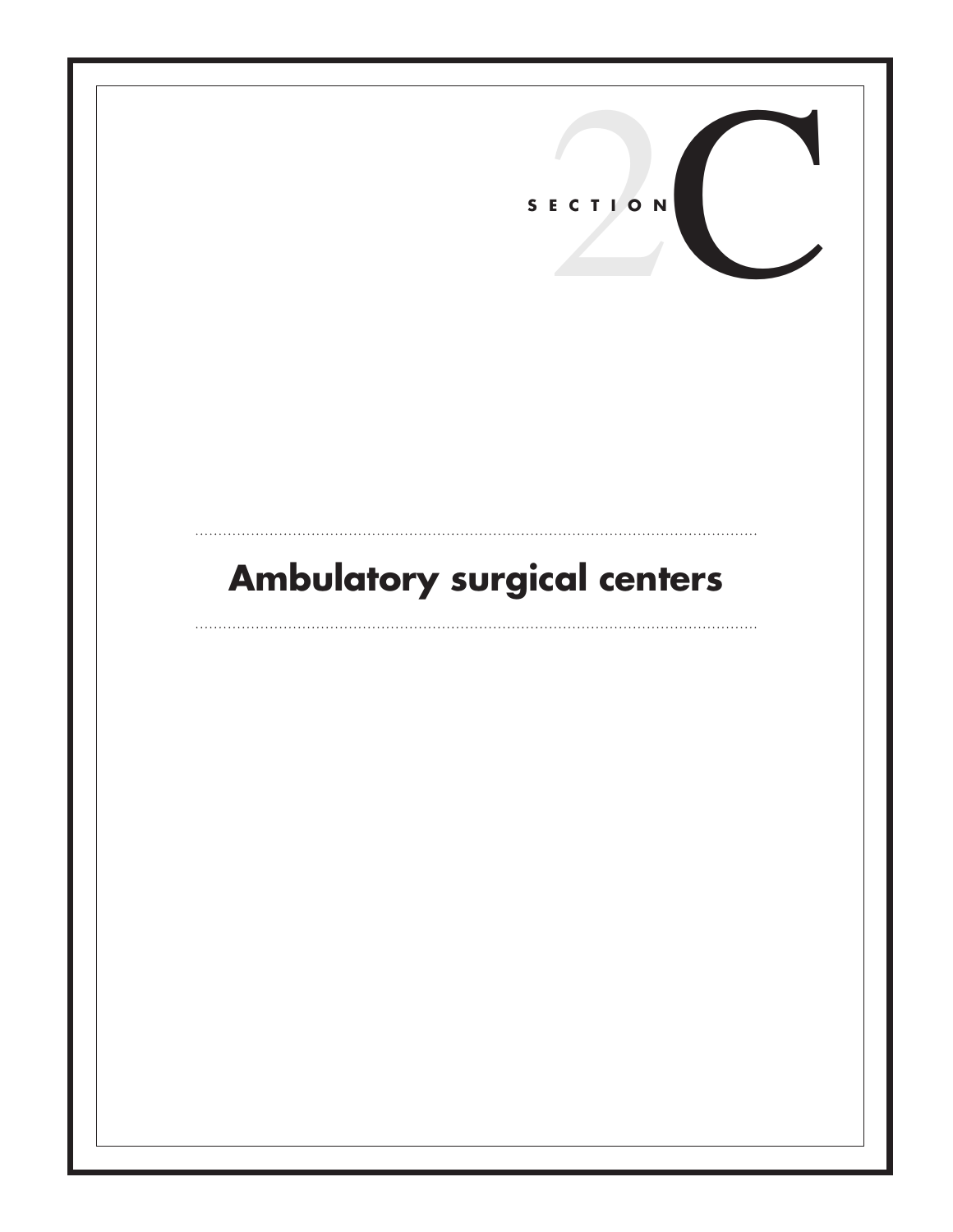# **R E C O M M E N D A T I O N**

**2C** The Congress should implement a 0.6 percent increase in payment rates for ambulatory surgical center services in calendar year 2011 concurrent with requiring ambulatory surgical centers to submit cost and quality data.

**COMMISSIONER VOTES: YES 16 • NO 0 • NOT VOTING 0 • ABSENT 1**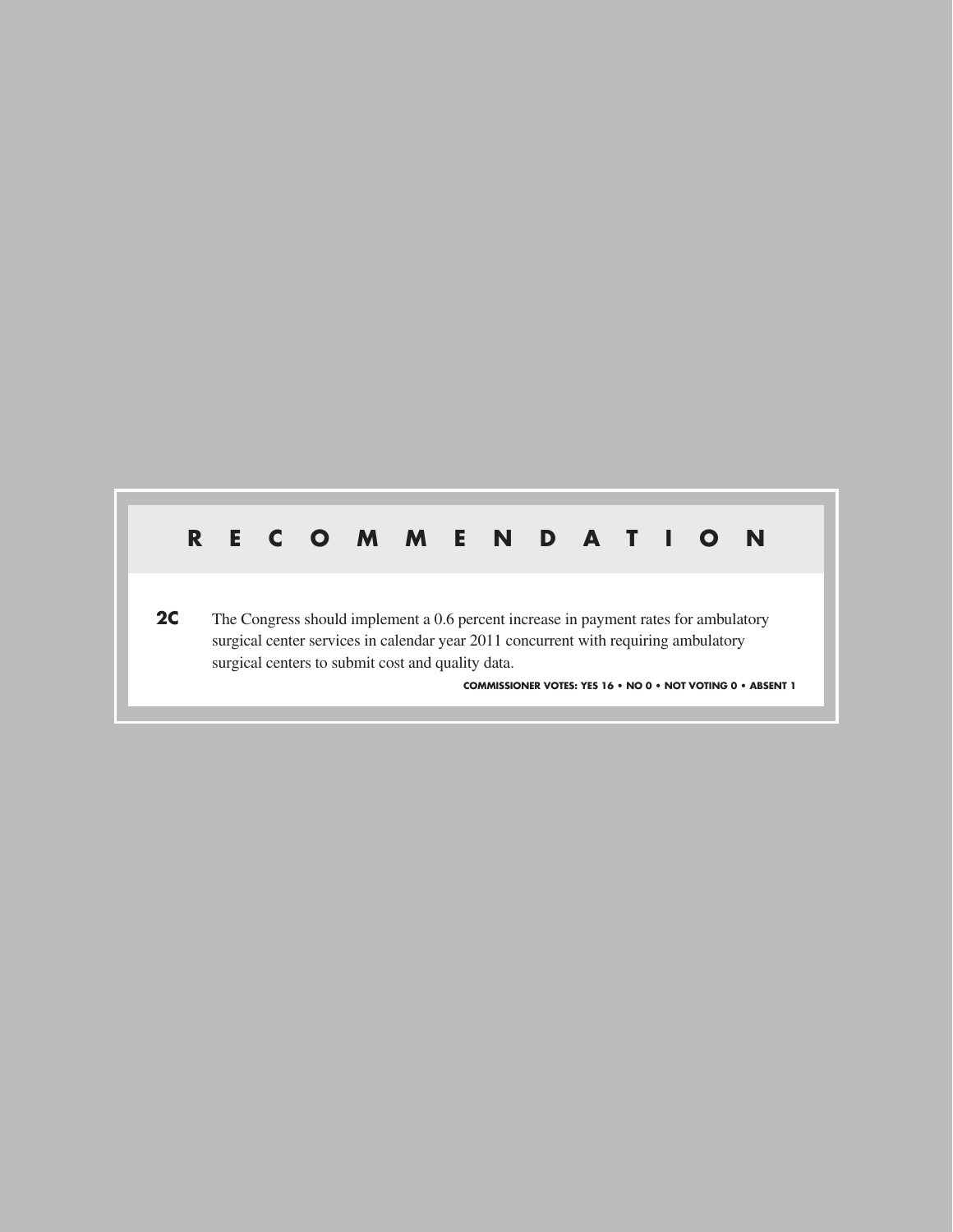

# **Ambulatory surgical centers**

## **Section summary**

Ambulatory surgical centers (ASCs) furnish outpatient surgical services to patients not requiring hospitalization and for whom an overnight stay is not expected after surgery. In 2008,

- ASCs served 3.3 million Medicare beneficiaries, an increase of 2.8 percent over 2007,
- the number of Medicare-certified ASCs was 5,175, an increase of 3.7 percent over 2007, and
- Medicare combined program and beneficiary spending on ASC services was \$3.1 billion, an increase of 9.7 percent per fee-for-service (FFS) beneficiary over 2007.

### **Assessment of payment adequacy**

Most of the available indicators of payment adequacy for ASC services, discussed below, are positive. The Commission therefore recommends a modest 0.6 percent increase to the payment rates for ASC services in calendar year 2011, concurrent with requiring ASCs to submit cost and quality data.

*Beneficiaries' access to care*—Our analysis of facility supply and volume of services provided indicates that beneficiaries' access to ASC care has generally been adequate.

## **In this section**

- Are Medicare payments adequate in 2010?
- How should Medicare payments change in 2011?
- Revisiting the ASC market basket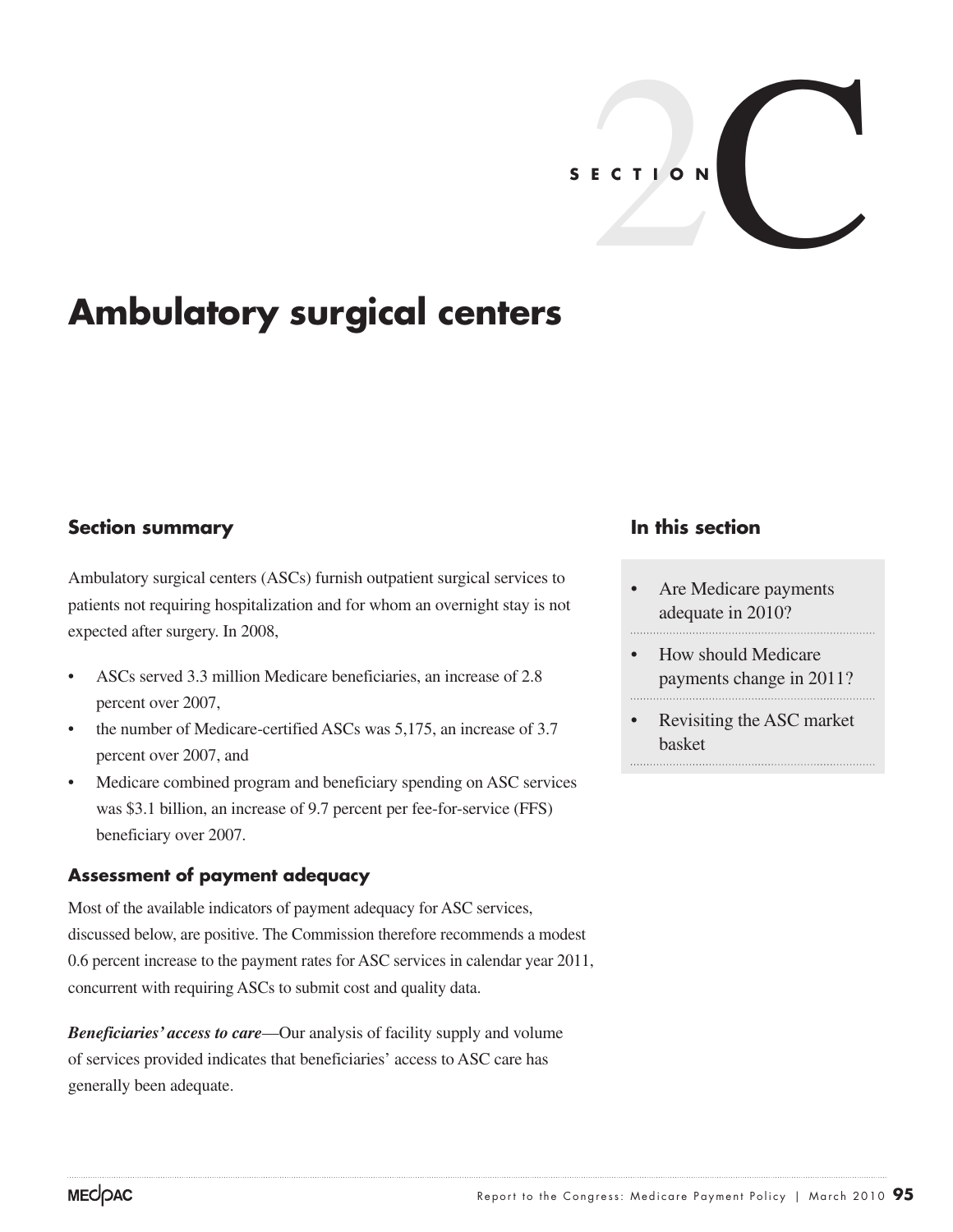- *• Capacity and supply of providers*—From 2003 through 2007, the number of Medicare-certified ASCs grew by an average annual rate of 6.7 percent; in 2008, this rate slowed to 3.7 percent. The slower growth in 2008 may reflect the downturn in the U.S. economy. Also, the ASC payment system underwent a substantial revision in 2008, which may have caused investors to delay opening new ASCs to see how payment system changes would affect the overall ASC market.
- *Volume of services*—From 2003 through 2007, the volume of services per FFS beneficiary grew by 10.2 percent; in 2008, volume growth rose slightly to 10.5 percent. From 2003 through 2008, the number of beneficiaries served in ASCs increased by an average of 5.7 percent per year.

*Quality of care*—Because CMS does not require ASCs to submit quality data, we are unable to assess ASCs' quality of care.

*Providers' access to capital*—ASCs' access to capital appears to be adequate as the number of ASCs has continued to increase.

*Medicare payments and providers' costs*—From 2003 through 2008, ASCs' Medicare revenue increased from \$2.2 billion to \$3.1 billion. Also, from 2003 through 2007, Medicare payments per FFS beneficiary increased at an annual rate of 8.0 percent and in 2008 by 9.7 percent.

### **Revisiting the ASC market basket**

The projected change in providers' input prices is an important part of the Commission's annual update process. Because of concerns that the market basket index CMS uses to update ASC payments (the consumer price index for all urban consumers) may not reflect ASCs' cost structure, we examined whether an alternative price index—such as those used for hospitals and physician practices would better measure changes in ASC costs. We used ASC cost data from a Government Accountability Office survey to compare the distribution of ASC costs with the distribution of hospital and physician practice costs. Although the ASC cost data are not sufficient for comparing each category of costs across settings, they suggest that ASCs have a different cost structure from hospitals and physician offices. ASCs appear to have a much larger share of expenses related to medical supplies and drugs than the other two settings, a much smaller share of labor costs than hospitals, and a smaller share of all other costs than physician offices. Given these marked differences, the Congress should require ASCs to submit cost data to CMS, which should decide whether to use an existing Medicare price index as a proxy for ASC costs or develop an ASC-specific price index. ■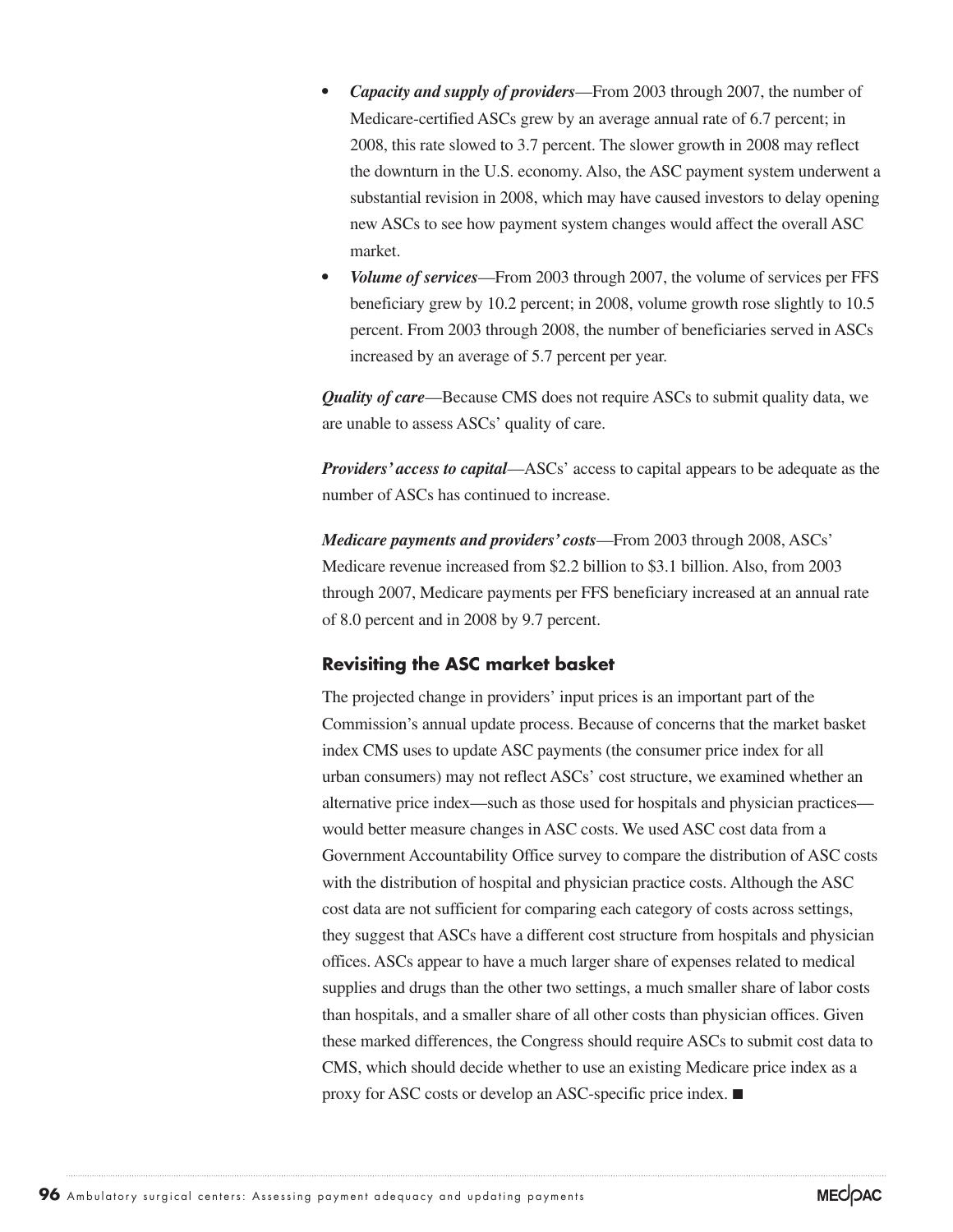# **Background**

An ambulatory surgical center (ASC) is a distinct entity that furnishes outpatient surgical procedures to patients who do not require an overnight stay following the procedure. Almost all ASCs are freestanding facilities rather than part of a larger facility such as a hospital. Beneficiaries may also receive surgical services in inpatient and outpatient hospital settings and sometimes in physician offices.

ASCs are a source of revenue for many physicians; about 90 percent of ASCs have at least one physician owner. In addition, about 20 percent of ASCs with physician ownership are physician–hospital joint ventures (Ambulatory Surgery Center Association 2008).

Since 1982, Medicare has made payments for surgical procedures provided in ASCs. Physicians who perform procedures in ASCs or in other facilities receive separate payments for their professional services.

To receive payments from Medicare, ASCs must meet Medicare's conditions of coverage for ASCs, which specify minimum standards for: administration of anesthesia, quality evaluation, operating and recovery rooms, medical staff, nursing services, and other areas.

Medicare pays for a bundle of facility services provided by ASCs, such as nursing, recovery care, anesthetics, and supplies. This payment system underwent substantial revisions in 2008 (see [online Appendix A](http://medpac.gov/chapters/Mar10_Ch02C_APPENDIX.pdf) to this chapter, available at http://www.medpac.gov.). The most significant changes included a substantial increase in the number of surgical procedures covered under the ASC payment system, allowing ASCs to bill separately for certain ancillary services, and large changes in payment rates for many procedures. To help ASCs adjust to the changes in payment rates, CMS is phasing in the new payment rates over four years, from 2008 through 2011.

Medicare covers about 3,400 surgical procedures under the ASC payment system. The relative weight for most covered surgical procedures is based on its relative weight under the outpatient prospective payment system (PPS) the system Medicare uses to set payments for most services furnished in hospital outpatient departments (HOPDs).<sup>1</sup> This linkage to the outpatient PPS is consistent with a previous Commission recommendation to align the relative weights in the outpatient PPS with the ASC payment system (Medicare Payment Advisory Commission 2004). For most covered surgical procedures, the payment rate is

the product of its relative weight and a conversion factor set at \$41.87 in 2010. However, the conversion factor in the outpatient PPS for 2010 is \$67.41. The reason for the difference in conversion factors is that CMS sets the ASC conversion factor so that total payments equal what the program spent on ASC services in 2007, the year before CMS implemented the revised ASC payment system. In contrast, CMS sets the outpatient PPS conversion factor so that total payments in that system equal what the program spent on hospital outpatient services in the year before CMS implemented the outpatient PPS. Note that CMS updates both the ASC and outpatient PPS conversion factors over time to reflect inflation.

An important exception to this linkage to the outpatient PPS is the procedures that are performed predominantly in physician offices and that were first covered under the ASC payment system in 2008 or later. Payment for these "officebased" procedures is the lesser of the amount derived from the outpatient PPS relative weights or the nonfacility practice expense amount indicated on the Medicare physician fee schedule (MPFS). CMS set this limit on the rate for office-based procedures to prevent migration of these services from physician offices to ASCs for financial reasons. Because CMS updates payment rates in the outpatient PPS and the MPFS independently of each other, it is possible for the ASC payment rate for an office-based procedure to be based on the outpatient PPS rate in one year and on the MPFS rate the next year (or vice versa).

The ASC payment system generally parallels the outpatient PPS in terms of which ancillary services are paid separately and which are packaged into the payment of the associated surgical procedure. Starting in 2008, ASCs receive separate payment for these ancillary services:

- radiology services that are integral to a covered surgical procedure if separate payment is made for the radiology service in the outpatient PPS,
- brachytherapy sources implanted during a surgical procedure,
- all pass-through and non-pass-through drugs that are paid separately under the outpatient PPS when provided as part of a covered surgical procedure, and
- devices with pass-through status under the outpatient PPS.

The Commission's Payment Basics series provides more information about the ASC payment system (available at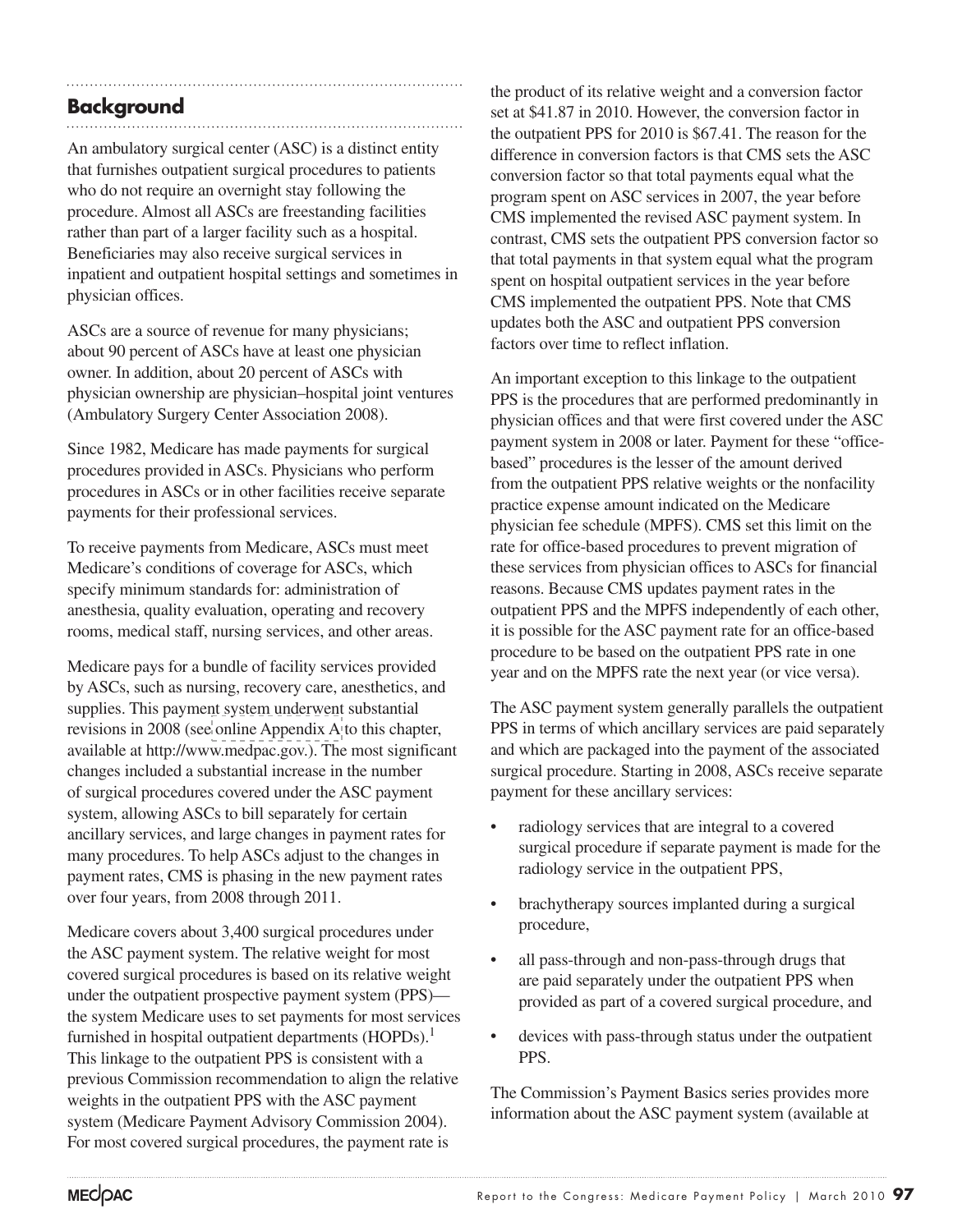### **Differences in types of patients treated in ambulatory surgical centers and hospital outpatient departments**

There is significant evidence that ambulatory surgical centers (ASCs) treat different types of patients than hospital outpatient departments (HOPDs). ASCs are less likely to serve medically complex patients, Medicaid patients, African Americans, and Medicare beneficiaries who are older or eligible for Medicare because of disability.

Research by the Commission showed that ASCs treat Medicare patients who are less medically complex than patients treated in HOPDs, as measured by differences in average risk scores (Medicare Payment Advisory Commission 2003).<sup>2</sup> Under a contract with the Commission, RAND Health compared the characteristics of Medicare beneficiaries who had cataract surgery or a colonoscopy in an ASC in 2001 with beneficiaries who received these procedures in an HOPD. RAND found that ASC patients were less likely to have certain comorbidities such as dementia or an acute episode of chronic obstructive pulmonary disease than HOPD patients (Sloss et al. 2006).

According to data from Pennsylvania on Medicare and non-Medicare patients, ASCs are less likely than HOPDs to serve Medicaid patients. In 2008, Medicaid patients accounted for 3.4 percent of diagnostic and surgical procedures in ASCs, compared with 10.4 percent of procedures in HOPDs (Pennsylvania Health Care Cost Containment Council 2009) (Figure 2C-1).3 Commercially insured and Medicare patients represented a higher share of ASC procedures than HOPD procedures (87.5 percent vs. 79.3 percent). Some of these differences may be explained by the greater propensity of Medicaid patients to seek care in hospital emergency rooms or by ASCs' decisions to locate in areas with a higher proportion of commercially insured

*(continued next page)*

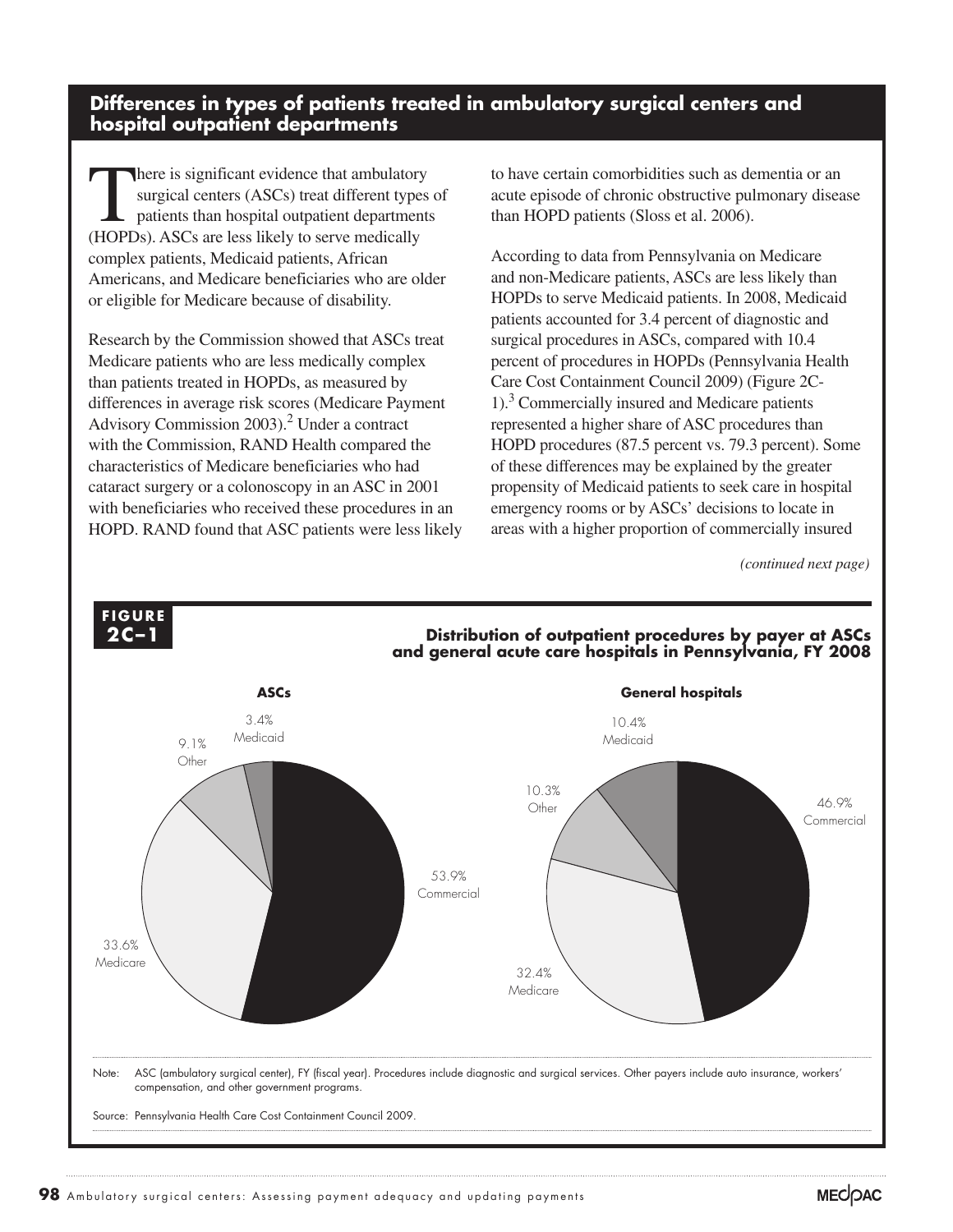### **Differences in types of patients treated in ambulatory surgical centers and hospital outpatient departments (cont.)**

patients. National estimates from the National Survey of Ambulatory Surgery (NSAS), conducted by the Centers for Disease Control and Prevention (CDC), also show that ASCs treat a smaller share of Medicaid patients than hospitals. According to NSAS data compiled for MedPAC by CDC, visits by Medicaid patients accounted for 3.9 percent of total visits to freestanding ambulatory surgery centers in 2006, compared with 8.1 percent of total visits to hospital-based centers.

A study by Gabel and colleagues of Medicare and non-Medicare patients supports the finding that ASCs in Pennsylvania are less likely to serve Medicaid patients (Gabel et al. 2008). The article examined referral patterns for physicians in Pennsylvania who sent most of their patients to physician-owned ASCs rather than to HOPDs. These physicians were much more likely to refer their commercially insured and Medicare patients than their Medicaid patients to a physician-owned ASC. They sent more than 90 percent of their commercial and Medicare patients—but only 55 percent of their Medicaid patients—to an ASC instead of a hospital. This finding suggests that physicians refer their more lucrative patients to ASCs and the less lucrative patients to hospitals. However, it is also possible that physicians were more likely to refer Medicaid patients to a hospital because the patients needed a higher level of care or the patients had a Medicaid managed care plan that did not cover surgeries in an ASC.

Our analysis of Medicare claims found that the following groups are less likely to receive care in ASCs than in HOPDs: Medicare beneficiaries who also have Medicaid coverage, African Americans (who are more likely to have both Medicare and Medicaid), beneficiaries who

http://www.medpac.gov/documents/MedPAC\_Payment\_ Basics 09 ASC.pdf).

The links between the ASC payment system, the outpatient PPS, and the MPFS raise broader questions about how Medicare and beneficiaries should pay for the same services that are provided in different settings. Should Medicare and beneficiaries pay the same amount are eligible because of disability (under age 65), and beneficiaries who are age 85 or older (Table  $2C-1$ ).<sup>4</sup> The smaller share of disabled and older beneficiaries treated in ASCs may reflect the healthier profile of ASC patients relative to HOPD patients. ■

**T A B L E**

**The Medicare patient profile in ASCs is different from that in HOPDs, 2008**

|                      | <b>Percentage of beneficiaries</b>                                                                                              |             |  |  |
|----------------------|---------------------------------------------------------------------------------------------------------------------------------|-------------|--|--|
| Characteristic       | <b>ASC</b>                                                                                                                      | <b>HOPD</b> |  |  |
| Medicaid status      |                                                                                                                                 |             |  |  |
| Not Medicaid         | 87.4%                                                                                                                           | 78.7%       |  |  |
| Medicaid             | 12.6                                                                                                                            | 21.3        |  |  |
| Race/ethnicity       |                                                                                                                                 |             |  |  |
| White                | 89.3                                                                                                                            | 8.5.4       |  |  |
| African American     | 6.4                                                                                                                             | 9.7         |  |  |
| Other                | 4.3                                                                                                                             | 49          |  |  |
| Age                  |                                                                                                                                 |             |  |  |
| Under 65             | 13.2                                                                                                                            | 20.3        |  |  |
| $6.5 \text{ to } 84$ | 79.5                                                                                                                            | 69.1        |  |  |
| 85 or older          | 7.4                                                                                                                             | 10.6        |  |  |
| Sex                  |                                                                                                                                 |             |  |  |
| Male                 | 42.0                                                                                                                            | 43.4        |  |  |
| Female               | 58.0                                                                                                                            | 56.6        |  |  |
| Note:                | ASC (ambulatory surgical center), HOPD (hospital outpatient<br>department). Figures may not sum to 100 percent due to rounding. |             |  |  |

Source: MedPAC analysis of 5 percent standard analytical claims files, 2008.

regardless of where a service is delivered? If so, how should that amount be determined? Alternatively, should the payment vary based on the cost of efficient providers in each setting, with an adjustment for the quality performance of providers? The current ASC payment system exhibits elements of each approach. Payments for many office-based procedures performed in ASCs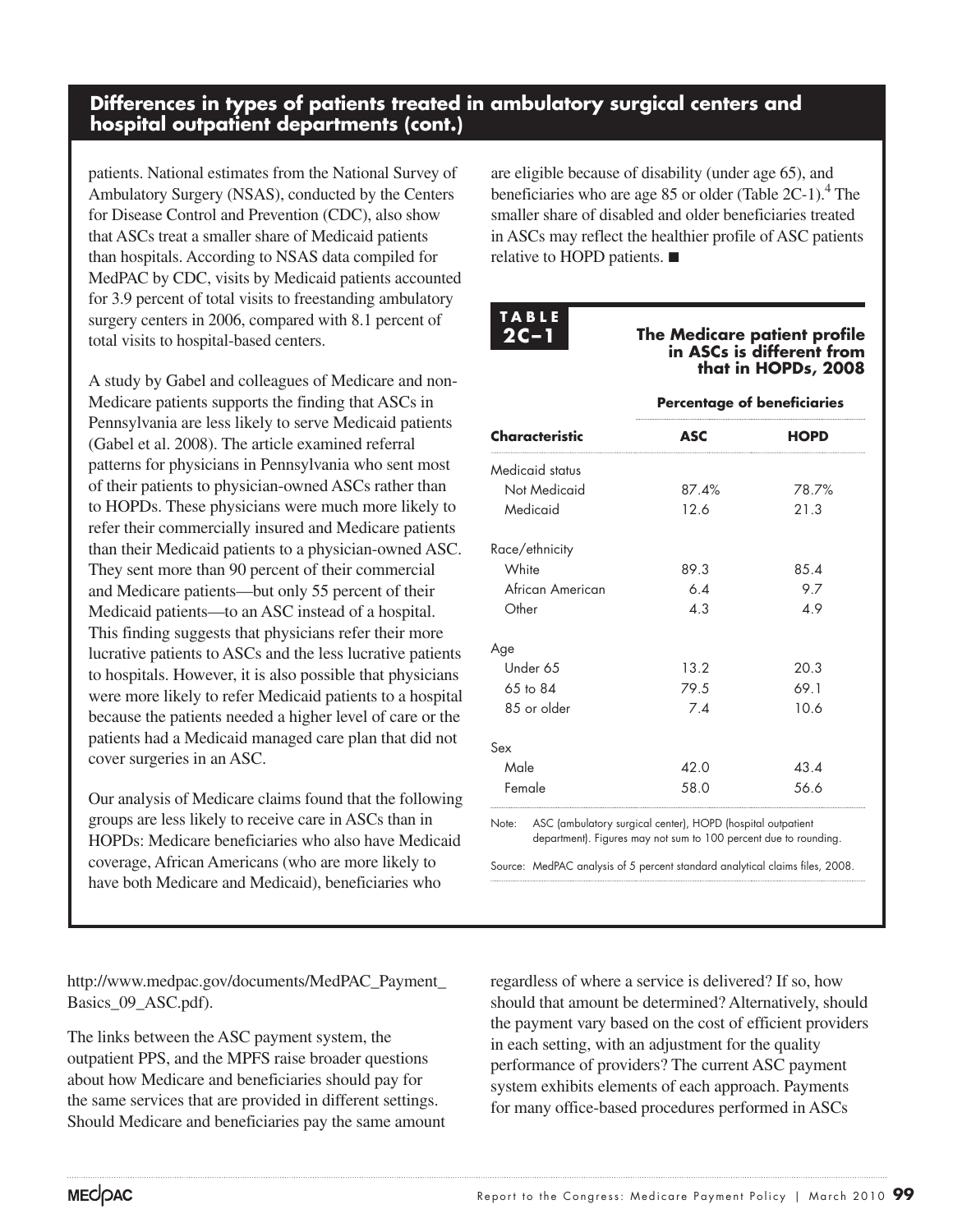| <b>TABLE</b><br>$2C-2$                                     | Number of Medicare-certified ASCs has grown, 2003-2008 |       |       |       |       |       |  |
|------------------------------------------------------------|--------------------------------------------------------|-------|-------|-------|-------|-------|--|
|                                                            | 2003                                                   | 2004  | 2005  | 2006  | 2007  | 2008  |  |
| Number of centers                                          | 3,848                                                  | 4,140 | 4.441 | 4.700 | 4.991 | 5,174 |  |
| New centers                                                | 368                                                    | 366   | 355   | 331   | 346   | 219   |  |
| Exiting centers                                            | 65                                                     | 74    | 54    | 72    | 55    | 36    |  |
| Net percent growth in number of centers from previous year | 8.5%                                                   | 7.6%  | 7.3%  | 5.8%  | 6.2%  | 3.7%  |  |
| Note: ASC (ambulatory surgical center).                    |                                                        |       |       |       |       |       |  |
|                                                            |                                                        |       |       |       |       |       |  |

Source: MedPAC analysis of Provider of Services file from CMS, 2008.

are equal to the nonfacility practice expense amount in the MPFS, and ASCs and HOPDs receive the same amount for pass-through drugs and devices. In contrast, payments for most ASC services are less than the comparable payment under the outpatient PPS, consistent with evidence that ASCs are a less costly setting and treat patients who are less medically complex (Medicare Payment Advisory Commission 2004). A question related to the conundrum of payments in different settings is: How should Medicare measure and reward quality for similar services provided in different settings? The Commission plans to explore these issues further in future work.

In the following sections, we consider the adequacy of payments for ASCs, focusing our analysis on beneficiaries' access to care, ASCs' access to capital, and ASCs' revenue from Medicare. As we cover these topics, we caution that the effect of Medicare payments on the financial health of ASCs is limited because Medicare spending accounts for about 20 percent of ASCs' overall revenue (Medical Group Management Association 2007).

# **Are Medicare payments adequate in 2010?**

To address whether payments for the current year (2010) are adequate to cover the costs of efficient providers and how much payments should change in the coming year (2011), we examine several measures of payment adequacy. We assess beneficiaries' access to care by examining the supply of ASC facilities and changes over time in the volume of services provided, providers' access to capital, and change in revenue from the Medicare program. Unlike our assessments of other provider types,

we did not use quality data in our analysis because CMS does not require ASCs to submit data on quality measures. Likewise, we cannot examine Medicare payments relative to providers' costs because CMS does not require ASCs to submit cost data.<sup>5</sup>

Our results show that beneficiaries have at least adequate access to care, ASCs have adequate access to capital, and Medicare payments to ASCs have grown substantially. Together, these measures suggest that payment rates were at least adequate through 2008. However, our results also indicate that ASCs are less likely than HOPDs to treat African Americans, Medicare beneficiaries who are eligible because of disability, and beneficiaries age 85 or older (see text box, p. 98–99). These demographic differences probably reflect differences in the health and Medicaid status of beneficiaries served by ASCs and HOPDs.

### **Beneficiaries' access to care: Supply and volume growth indicate access is adequate**

The number of Medicare-certified facilities and volume of services provided to Medicare beneficiaries suggest growing access to ASCs. This growth may be beneficial to patients and providers because ASCs can offer them convenience and efficiency relative to HOPDs—the sector with the greatest overlap of surgical services with ASCs. For patients, ASCs can offer more convenient locations, shorter waiting times, and easier scheduling relative to HOPDs; for physicians, ASCs may offer more control over their work environment, customized surgical environments, and specialized staff. In addition, Medicare has lower payment rates and beneficiaries generally face lower coinsurance in ASCs than in HOPDs. Therefore, as long as this growth in ASCs does not represent some degree of overprovision of surgical services, the Commission recognizes the benefits they offer. However,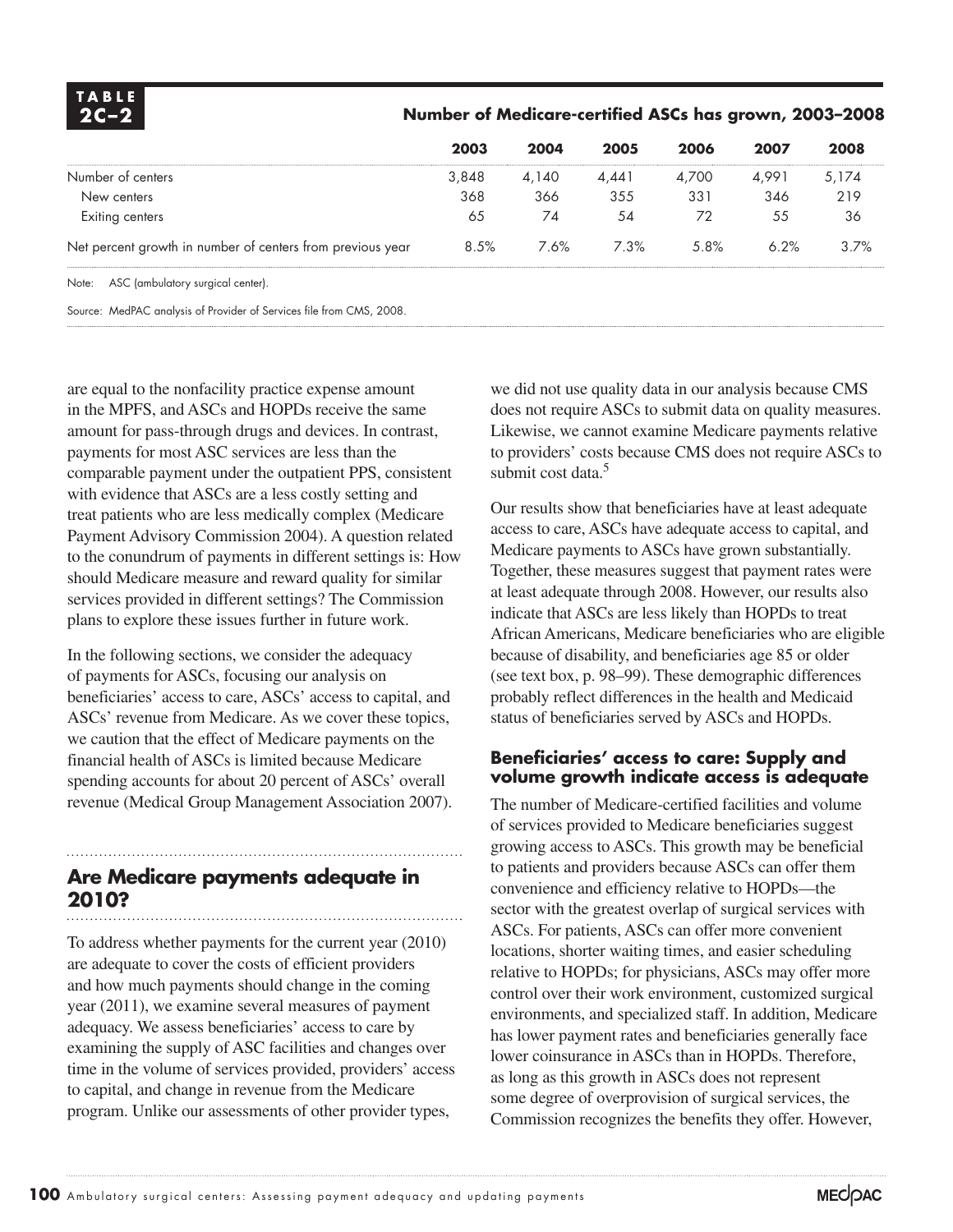if the growth in ASCs has resulted in overprovision of services, reductions in aggregate program spending and beneficiary coinsurance that occur because of lower payment and coinsurance rates in the ASC system would be partially offset.

### **Capacity and supply of providers: Number of ASCs grew rapidly over last several years, but growth has slowed**

The number of Medicare-certified ASCs has increased substantially over the last several years. From 2003 through 2007, an average of 353 new facilities entered the program per year, while an average of 64 closed or merged with other facilities (Table 2C-2). The average annual growth rate during this period was 6.7 percent.

The rate of growth in the number of Medicare-certified ASCs slowed in 2008. These ASCs numbered 5,174 in 2008, representing a 3.7 percent increase over 2007. The relatively slow growth continued into 2009, as the number of ASCs increased by 1.2 percent to 5,234 during the first three quarters of 2009, for an annual growth rate of 1.5 percent. The relatively slow growth in 2008 and in the first three quarters of 2009 may reflect the downturn in the economy that occurred in the later months of 2008. The substantial changes to the ASC payment system that occurred in 2008 also may have contributed to the slower growth, as investors may have waited to see how the new system affected the overall ASC market before deciding to open new facilities.

To provide a more complete picture of ASCs, we also examined the change in the number of operating rooms. From 2003 to 2008, the mean number of operating rooms per ASC increased slightly from 2.5 to 2.6, although the median number of operating rooms remained the same at 2. This finding indicates that the growth in the number of operating rooms has been similar to the growth in the number of ASCs.

Our analysis also indicates that ASCs are concentrated geographically. As of 2008, 40 percent of ASCs were concentrated in five states that accounted for 27 percent of fee-for-service (FFS) beneficiaries—California, Florida, Maryland, Texas, and Georgia. In contrast, Vermont, Alaska, and the District of Columbia had fewer than 10.<sup>6</sup> In addition, in 2008, most Medicare-certified ASCs were for profit and located in urban areas, a pattern that has not changed over time (Table 2C-3). Beneficiaries who do not have access to an ASC may receive ambulatory surgical services in HOPDs and, in some cases, in physician



### **2C-3** Most Medicare-certified ASCs  **are urban and for profit**

| <b>ASC type</b>         | 2003 | 2008 |
|-------------------------|------|------|
| Urban                   | 87%  | 88%  |
| Rural                   | 13   | 12   |
|                         | 95   |      |
| For profit<br>Nonprofit | 5    |      |
|                         |      |      |

Note: ASC (ambulatory surgical center).

Source: MedPAC analysis of Provider of Services file from CMS, 2008.

offices. In addition, beneficiaries living in remote rural areas may travel to urban areas to receive care in ASCs.

Steady growth in the number of Medicare-certified ASCs may indicate that Medicare's payment rates have been at least adequate, despite the fact that there were no positive updates to ASC payment rates from 2004 through 2009. However, Medicare payments, according to industry surveys, are not a substantial source of revenue for ASCs, accounting for about 20 percent of all ASC revenue (Deutsche Bank 2008, Medical Group Management Association 2007). In addition, other factors have likely influenced the rapid growth in the number of Medicarecertified ASCs:

- Changes in clinical practice and health care technology have expanded the provision of surgical procedures in ambulatory settings.
- Medicare began covering colonoscopy for colorectal cancer screening in 1998.
- ASCs may offer patients greater convenience than HOPDs in terms of better locations, the ability to schedule surgery more quickly, and shorter waiting times.
- For most procedures covered under the ASC payment system, beneficiaries' coinsurance is lower in ASCs than in HOPDs.<sup>7</sup>
- Physicians may find it more convenient and efficient to perform procedures in ASCs because they often have customized surgical environments and specialized staffing.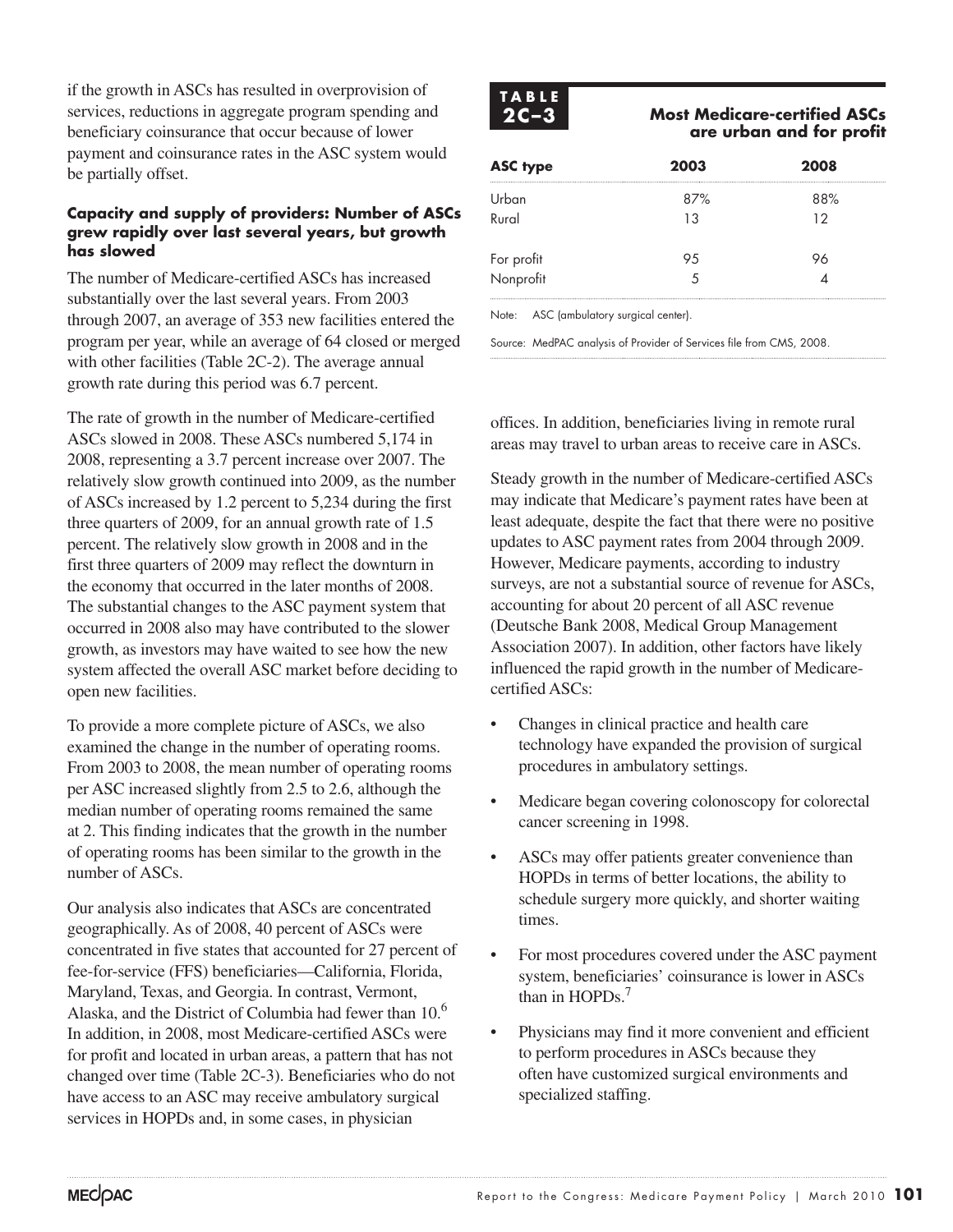### **2C –4 The set of most frequently provided services in 2008 was similar in 2007**

|                                               | 2007                     |             | 2008                     |      |  |
|-----------------------------------------------|--------------------------|-------------|--------------------------|------|--|
| <b>Surgical service</b>                       | <b>Percent of volume</b> | <b>Rank</b> | <b>Percent of volume</b> | Rank |  |
| Cataract surgery w/ IOL insert, 1 stage       | 19.9%                    |             | 18.3%                    |      |  |
| Upper GI endoscopy, biopsy                    | 7.9                      | 2           | 7.9                      | 2    |  |
| Diagnostic colonoscopy                        | 5.9                      | 3           | 5.1                      |      |  |
| Colonoscopy and biopsy                        | 5.5                      | 4           | 5.5                      | 3    |  |
| After cataract laser surgery                  | 5.4                      | 5           | 4.7                      | 5    |  |
| Lesion removal colonoscopy                    | 4.8                      | 6           | 4.6                      | 6    |  |
| Injection spine: lumbar, sacral (caudal)      | 4.3                      |             | 3.7                      |      |  |
| Inject foramen epidural: lumbar, sacral       | 3.1                      | 8           | 3.3                      | 8    |  |
| Inject paravertebral: lumbar, sacral add on   | 2.9                      | 9           | 2.8                      | 9    |  |
| Inject paravertebral: lumbar, sacral          | 1.9                      | 10          | 1.9                      | 10   |  |
| Lesion remove colonoscopy                     | 1.7                      | 11          | 1.5                      | 13   |  |
| Colon cancer screen, not high-risk individual | 1.7                      | 12          | 1.5                      | 14   |  |
| Inject foramen epidural add on                | 1.6                      | 13          | 1.8                      | 11   |  |
| Upper GI endoscopy, diagnosis                 | 1.5                      | 14          | 1.4                      | 15   |  |
| Colorectal screen, high-risk individual       | 1.4                      | 15          | 1.5                      | 12   |  |
| Cystoscopy                                    | 1.3                      | 16          | 1.2                      | 17   |  |
| Destruction paravertebral nerve, add on       | 1.1                      | 17          | 1.3                      | 16   |  |
| Revision of upper eyelid                      | 0.9                      | 18          | 1.0                      | 19   |  |
| Cataract surgery, complex                     | 0.9                      | 19          | 1.1                      | 18   |  |
| Total                                         | 73.8                     |             | 70.0                     |      |  |

Note: IOL (intraocular lens), GI (gastrointestinal). Columns may not sum to total due to rouding.

Source: MedPAC analysis of 5 percent standard analytical claims files, 2007 and 2008.

- Physicians who invest in ASCs can increase their practice revenue by receiving ASC facility payments. The federal anti-self-referral law (also known as the Stark Law) does not apply to surgical services provided in ASCs.
- Because physicians can probably perform more procedures in ASCs than in HOPDs in the same amount of time, they can increase their professional fees.

#### **Newly covered services contributed strongly to growth in number of services in 2008; number of services provided grew rapidly during 2003–2008**

Our examination of growth in service volume in ASCs focused on the number of services provided per FFS beneficiary. We used this measure rather than aggregate service volume because enrollment in FFS Medicare has been declining in recent years due to large increases in Medicare Advantage enrollment. We believe that growth in aggregate service volume would have understated the extent to which FFS beneficiaries are receiving care in ASCs.

Our examination of the change in the number of ASC services per FFS beneficiary consisted of two parts. In the first part, we estimated how much of the growth in service volume from 2007 to 2008 was due to the increased number of services covered under the ASC payment system in 2008. We compared this value with the amount of growth attributable to services covered in both 2007 and 2008. This result gives us a sense of how well ASCs have adapted to the revised system that CMS implemented in 2008. In the second part, we compared the number of services per beneficiary in 2008 with the number in 2003 to obtain an estimate of historical growth in ASC service volume. For this part of the analysis, we limited the measure of service volume in 2008 to services covered under the ASC payment system in 2003.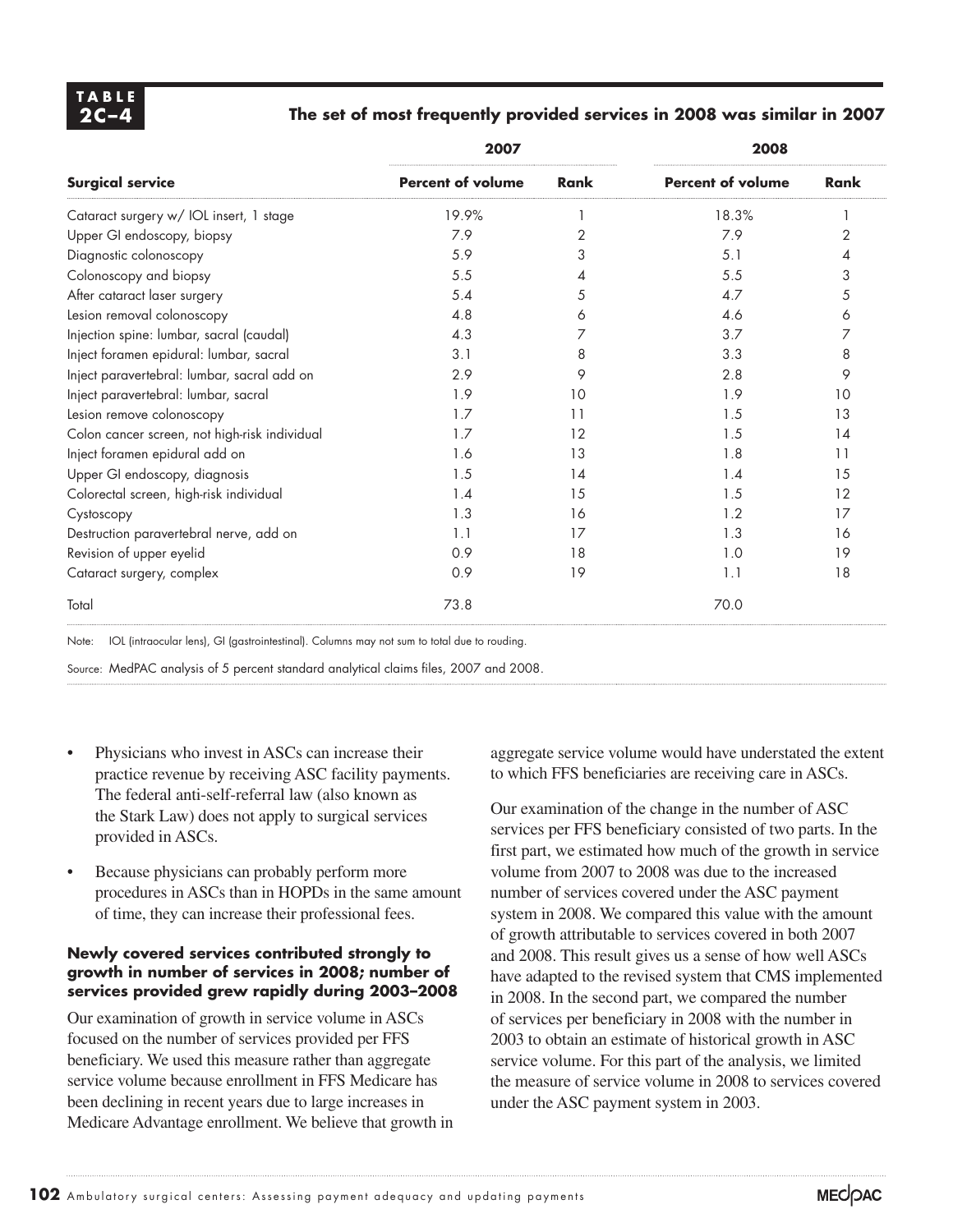### **2C –5 Volume of surgical services grew faster in ASCs than in HOPDs, 2003–2008**

| <b>Measure</b>                            | <b>ASCs</b> | <b>HOPD surgical services</b> |
|-------------------------------------------|-------------|-------------------------------|
| Number of services per FFS beneficiary    | 9.1%        | $-0.1\%$                      |
| Percent of FFS beneficiaries served       | 6.3         | $-1.3$                        |
| Number of services per beneficiary served | クラ          |                               |

#### **Average annual percent change, 2003–2008**

Note: ASC (ambulatory surgical center), HOPD (hospital outpatient department), FFS (fee-for-service). To ensure comparability across sectors, we analyzed services that are payable by Medicare when provided in an ASC. In addition, the services included in the 2008 volume were limited to those that were covered in ASCs in 2003.

Source: MedPAC analysis of 5 percent standard analytic claims files.

### **Newly covered services contributed strongly to growth in service volume in 2008**

Among the substantial revisions that CMS made to the ASC payment system in 2008, the large increase in the number of covered surgical services presented ASCs an opportunity to expand the array of services they provide to Medicare beneficiaries.

This year is the first time claims data were available for assessing the effects of this increase. Our analysis indicates that ASC service volume per FFS beneficiary increased by 10.5 percent in  $2008.\overline{8}$  Services newly covered in 2008 accounted for 4.9 percentage points of the increase in service volume per FFS beneficiary, while services covered in both 2007 and 2008 accounted for the remaining 5.6 percentage points.<sup>9</sup>

Although newly covered services contributed much of the growth in service volume, the services that historically contribute the most to overall volume changed less from 2007 to 2008. For example, cataract removal with intraocular lens (IOL) insertion had the largest volume in both 2007 and 2008, accounting for 20 percent of volume in 2007 and 18 percent of volume in 2008. Moreover, the 19 most frequently provided services in 2007 were also the 19 most frequently provided in 2008, though the order differed slightly for each year (Table 2C-4). For these 19 services, service volume per FFS beneficiary increased by 4.8 percent from 2007 to 2008; but these 19 services accounted for a smaller share of total volume in 2008 than in 2007: 70 percent versus 74 percent.

### **Volume of services grew rapidly from 2003 through 2008**

Apart from the substantial growth in 2008 in service volume per FFS beneficiary, this measure grew rapidly from 2003 through 2007—an average of 10.2 percent per year, compared with 10.5 percent in 2008.

We also examined growth in service volume per FFS beneficiary, excluding the effects of newly covered services over time. We estimated service volume only for services covered in both 2003 and 2008. This estimate provided a measure of the growth in service volume, without the effects of services that were added to the ASC payment system after 2003. Under this measure, the number of services per FFS beneficiary increased by an average of 9.1 percent per year  $(55$  percent overall).<sup>10</sup> This increase was driven by growth in the proportion of beneficiaries served, which increased by 6.3 percent per year from 2003 to 2008, and by growth in the number of services provided to each ASC patient, which increased by 2.7 percent per year (Table 2C-5). This growth occurred even though there were no positive updates to ASC rates from 2004 through 2009.

The growth in service volume provided in ASCs may reflect, in part, migration of services from HOPDs to ASCs. We compared growth in ASC service volume with the growth of ASC-covered services provided in HOPDs. Some results from that analysis suggest that surgical services may be migrating from HOPDs to ASCs:

From 2003 through 2008, the number of surgical services per FFS beneficiary grew by 9.1 percent in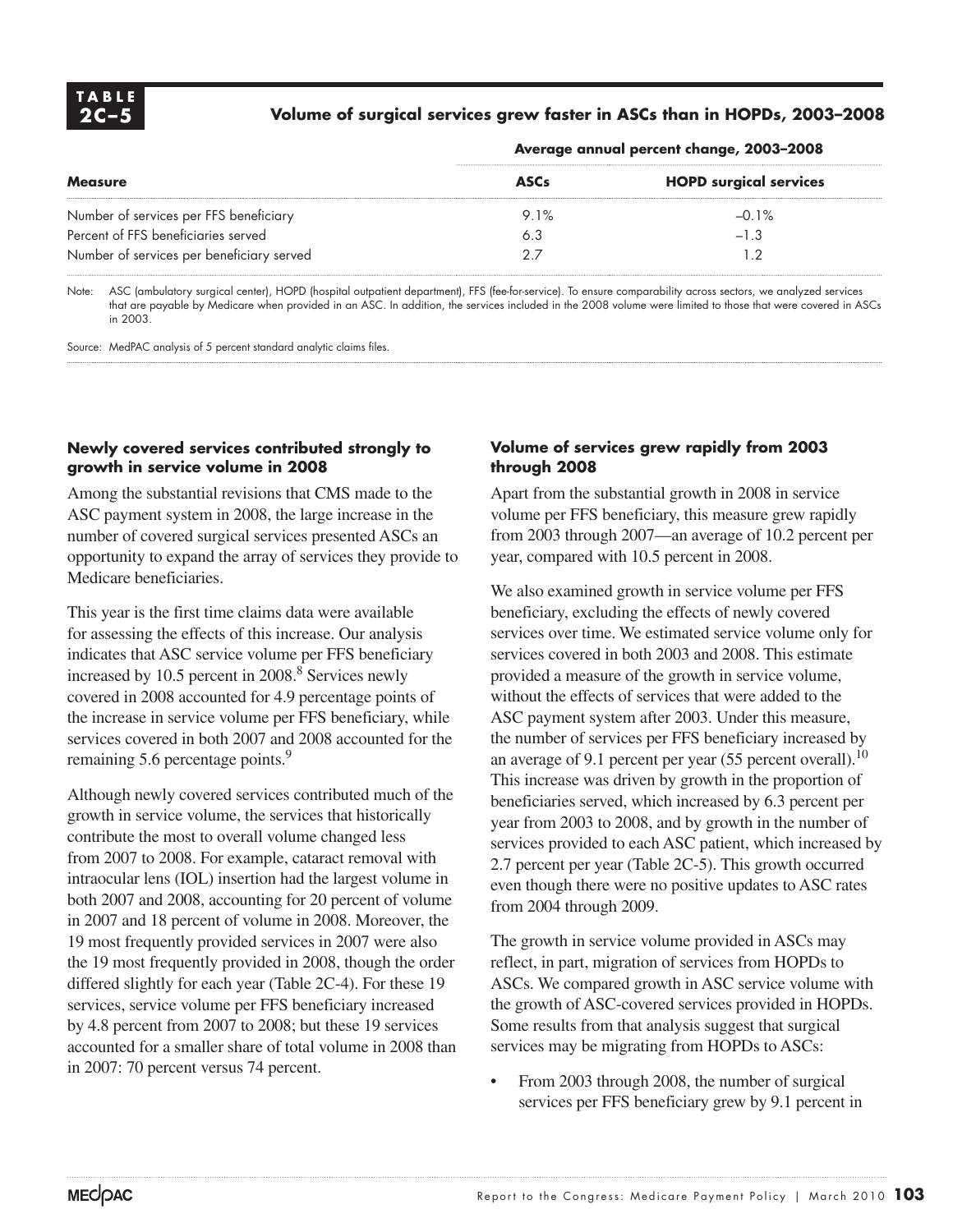ASCs but decreased by 0.1 percent in HOPDs (Table 2C-5, p. 103).

• From 2003 through 2008, volume of nonsurgical services per FFS beneficiary in HOPDs grew by 4.0 percent, while surgical services declined by 0.1 percent. This result indicates that HOPD services not covered in ASCs were growing at a fairly robust rate, while ASC-covered services were declining.

Other data also suggest a shift in surgical services to ASCs. Research indicates that in Pennsylvania ASCs accounted for 10 percent of the diagnostic and surgical procedures performed in outpatient settings in 2000; the ASCs' share increased to 30 percent in 2008 (this study includes all patients, not just Medicare beneficiaries). Moreover, most of the growth in outpatient diagnostic and surgical procedures during those years occurred in ASCs (Pennsylvania Health Care Cost Containment Council 2009). This finding suggests a shift in surgical services to ASCs.

However, factors other than migration to ASCs may be contributing to the relatively slow growth of surgical services in HOPDs. HOPD services may also be migrating to physician offices. Moreover, relative to HOPDs, ASCs may offer more convenience to patients and providers. Finally, it is possible that HOPDs are finding some nonsurgical services more profitable than surgical services under the outpatient PPS.

If surgical services are shifting from HOPDs to ASCs, spending growth may slow accordingly. Starting in 2008, the payment rates for all surgical services are lower in the ASC payment system than in the outpatient  $PPS$ <sup>11</sup> For example, we examined the number of cataract surgeries with IOL insert provided in ASCs and HOPDs. From 2003 to 2008, the proportion of these procedures provided in ASCs increased from 57 percent to 68 percent. Meanwhile, the payment rate for these procedures in 2008 was \$977 in ASCs and \$1,520 in HOPDs.

It is possible that physician ownership of ASCs could partially offset the effect of comparatively lower rates that would lead to lower Medicare spending. Most ASCs have some degree of physician ownership. Having an ownership stake may give physicians an incentive to perform more surgical services than they would if they provided outpatient surgical services only in HOPDs. To the extent that physicians act on this incentive, the reductions in spending due to lower payment rates in ASCs could be partially offset. Although there are differences between

specialty hospitals and ASCs, there is evidence that physician-owned specialty hospitals are associated with higher volume in a market. The Commission found that the entrance of a cardiac hospital in a market was associated with a greater increase in coronary artery bypass graft surgeries than would be expected (Medicare Payment Advisory Commission 2006). Because physicians are more likely to generate demand for the low-risk procedures typically provided in ASCs than the higher risk procedures provided in specialty hospitals, the effect of physician ownership on volume may be stronger in ASCs than in specialty hospitals.

Hospitals in Pennsylvania have alleged that ASCs treat healthier and better insured patients than hospitals, which places a financial strain on hospitals (DerGurahian 2009). Research conducted by the Commission and RAND found that ASCs treat less severely ill patients than HOPDs (Medicare Payment Advisory Commission 2003, Sloss et al. 2006). In addition, ASCs in Pennsylvania are less likely than HOPDs to treat Medicaid patients (see text box, p. 98–99). These factors may affect the long-term financial viability of hospitals.

### **Providers' access to capital: Growth in number of ASCs and ASCs' financial performance suggest adequate access**

Owners of ASCs require capital to establish new facilities and upgrade existing ones. The change in the number of ASCs is the best indicator available of ASCs' ability to obtain capital. The number of ASCs continued to increase in 2008 and the first three quarters of 2009, although at a slower rate than in prior years (Table 2C-2, p. 100). The downturn in credit markets that occurred in the latter part of 2008 likely reduced providers' access to capital and may have had a role in this slowdown. Because the dramatic changes in the credit markets were unrelated to changes in Medicare payments, changes in access to capital in 2008 may not be a good indicator of Medicare payment adequacy**.** 

Data on the financial performance of publicly traded ASCs also provide evidence of the sector's access to capital. From 2008 to 2009, earnings per share (EPS) of stock were expected to increase by more than 10 percent for one of the two publicly traded ASC chains (Deutsche Bank 2009a). EPS for the other publicly traded chain was projected to fall by 11 percent from 2008 to 2009 due to lower volume related to the weak economy (Deutsche Bank 2009b). However, EPS for this firm is expected to rebound by 6 percent in 2010. The earnings produced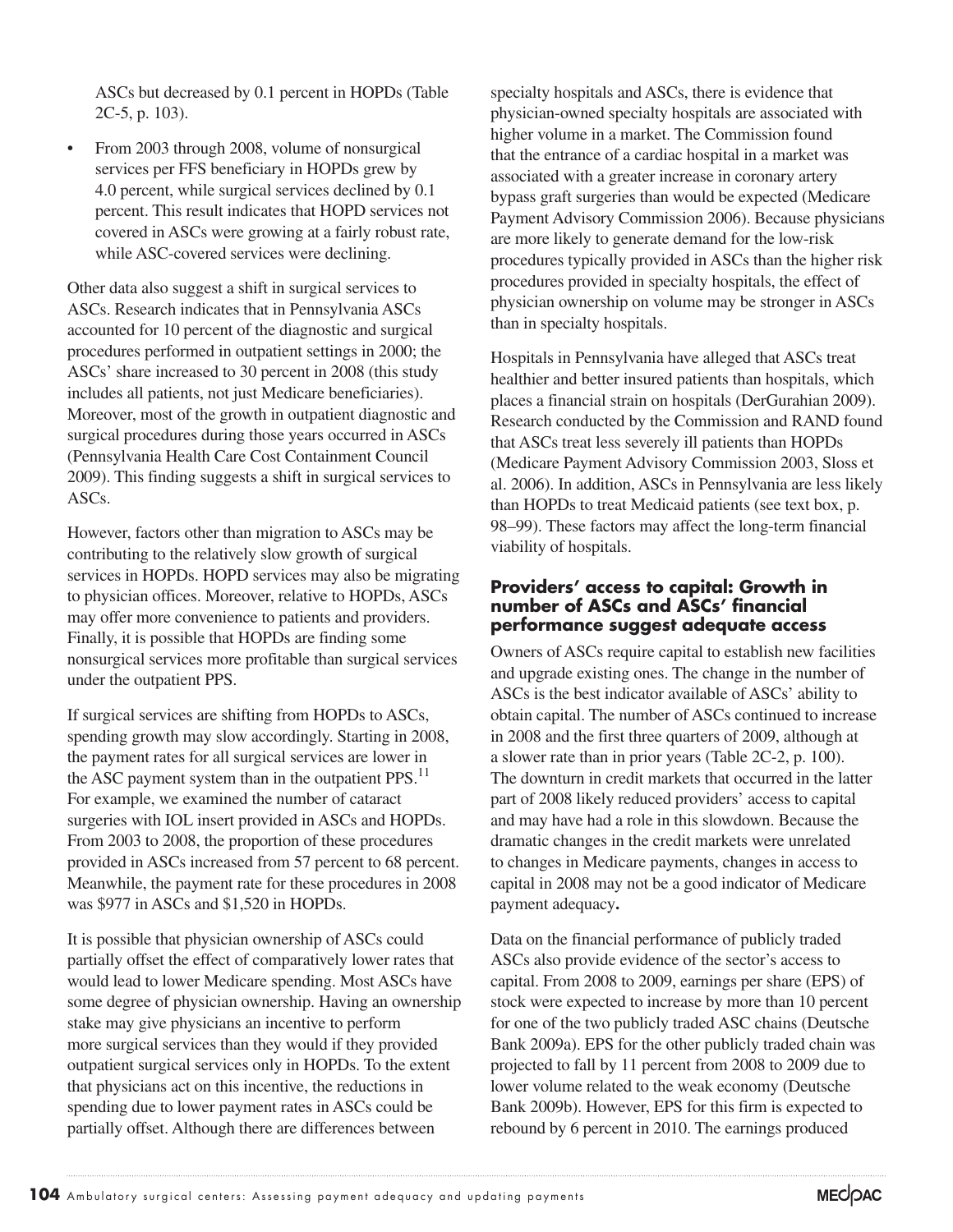| <b>TABLE</b><br>$2C-6$                  | Medicare payments to ASCs have grown, 2003-2008 |       |       |       |         |       |
|-----------------------------------------|-------------------------------------------------|-------|-------|-------|---------|-------|
|                                         | 2003                                            | 2004  | 2005  | 2006  | 2007    | 2008  |
| Medicare payments (billions of dollars) | \$2.2                                           | \$2.5 | \$2.7 | \$2.8 | \$2.9   | \$3.1 |
| Medicare payments per FFS beneficiary   | \$66                                            | \$73  | \$78  | \$85  | \$90    | \$99  |
| Percent change per FFS beneficiary      | 12.9%                                           | 10.9% | 6.8%  | 8.5%  | $.57\%$ | 9.7%  |

Note: ASC (ambulatory surgical center), FFS (fee-for-service). Medicare payments include program spending and beneficiary cost sharing for ASC facility services.

Source: CMS, Office of the Actuary.

by these ASCs are one source of capital they can use to establish new facilities or upgrade existing ones. We caution, however, that the publicly traded ASC chains represent only 4 percent of all Medicare-certified ASCs, so their earnings growth may not be indicative of the ASC industry.

### **Medicare payments: Payments have increased rapidly**

In 2008, ASCs received about \$3.1 billion in payments from Medicare and beneficiaries' cost sharing (Table 2C-6). From 2003 through 2007, spending per FFS beneficiary increased by an average of 8.0 percent per year, and by a larger increase of 9.7 percent in 2008. Using data from ASC claims, we estimate that services newly covered in 2008 accounted for 2.9 percentage points of the 2008 increase; services covered in both 2007 and 2008 accounted for the remaining 6.8 percentage points.

Earlier, we showed that services newly covered in 2008 had a strong effect on service volume growth from 2007 to 2008. The strong growth in spending and volume in 2008 suggests that ASC payment rates for these newly covered services were at least adequate. It is plausible that ASCs will furnish more of the newly covered services in succeeding years as more ASCs are able to modify their operations to furnish those services.

# **How should Medicare payments change in 2011?**

Our payment adequacy analysis indicates that the supply of Medicare-certified ASCs has increased, beneficiaries' use of ASCs has increased, and access to capital has been adequate. In addition, CMS has provided a 1.2 percent increase to the ASC conversion factor for 2010. However, our information for assessing payment adequacy is limited because, unlike for other facilities, CMS does not require ASCs to submit cost or quality data. These data are vital for a thorough evaluation of the adequacy of ASC payments.

### **Update recommendation**

As the Commission considers an update to the ASC conversion factor for 2011, several goals should be balanced:

- Maintain beneficiaries' access to ASC services.
- Pay providers adequately so that they continue to furnish ASC services.
- Hold down the burden on beneficiaries, workers, and firms who finance Medicare.
- Maintain the sustainability of the Medicare program by holding down spending in the ASC sector.
- Keep providers under financial pressure to hold down costs.

A concern we have about the ASC payment system is that ASCs are in the midst of a long-term transition to new payment rates that CMS implemented in 2008. The extent of the changes to the payment system and the fact that they are still being phased in bring some uncertainty about how ASCs will perform under the new system. Early indications suggest that the restructured payment system is not detrimental and may be beneficial to ASCs' long-term future:

• ASCs' revenue and volume from Medicare-covered services increased substantially from 2007 to 2008, and much of this growth was from services newly covered in 2008.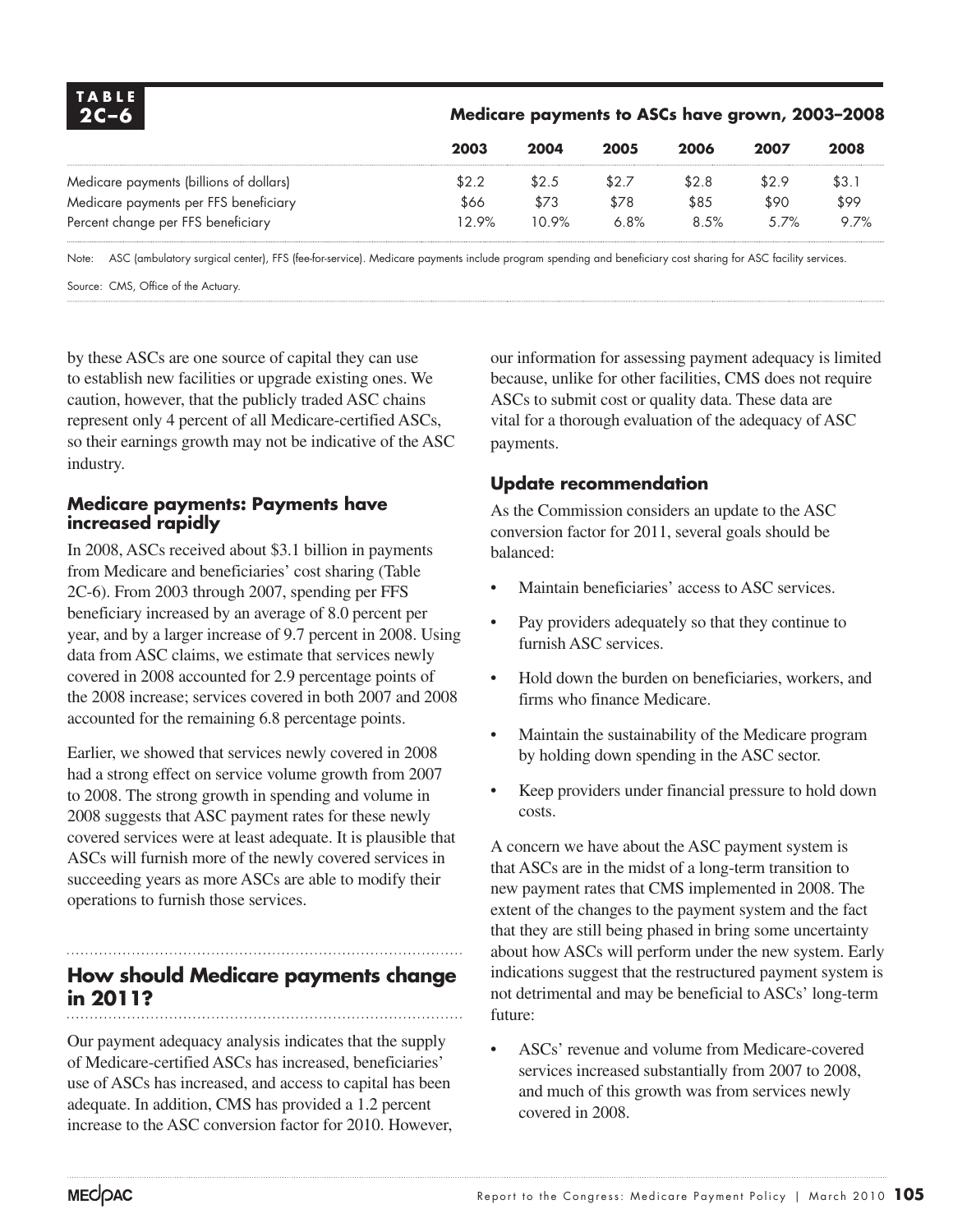- The number of ASCs increased in 2008 and has continued to increase in 2009 despite a substantial downturn in the credit markets.
- In Pennsylvania, ASCs' average operating margins from serving all patients (not just Medicare beneficiaries) increased from 24.1 percent in 2007 to 26.0 percent in 2008, an increase of 1.9 percentage points (Pennsylvania Health Care Cost Containment Council 2009). We caution that Medicare payments are about 20 percent of ASCs' total revenue, so Medicare payments have a limited effect on ASCs' overall operating margins.<sup>12</sup>

However, we need cost and quality data to fully assess the effects of the revised payment system and make informed decisions about the ASC update. Cost data are also needed to examine whether an existing input price index is an appropriate proxy for ASC costs or an ASCspecific market basket should be developed (see pp. 108– 111). Quality data would enable CMS to assess ASCs' performance and reward high-performing providers. As part of a quality measurement program, CMS could also assess whether ASCs are performing surgery when it is indicated according to clinical guidelines.

CMS does not require ASCs to submit cost or quality data despite the Commission's recommendations in previous reports that ASCs submit such data to CMS (Medicare Payment Advisory Commission 2004, Medicare Payment Advisory Commission 2009). CMS has the authority to require ASCs to submit quality data in exchange for a full payment update. However, CMS has decided to postpone collection of those data to an undetermined date to allow ASCs time to adjust to the revised payment system and to give CMS time to identify the most appropriate quality measures (Centers for Medicare & Medicaid Services 2009a). CMS has also raised concerns about its resource constraints.

Those who argue against ASCs submitting cost data contend that ASCs typically are relatively small facilities and have limited resources for supplying the data. The Commission maintains, however, that ASCs are businesses, and businesses typically keep records of their costs such as for tax filing purposes. Moreover, other small providers submit cost data to CMS, including home health agencies and hospices. However, more than 5,000 ASCs provide services to Medicare beneficiaries, and collecting and reviewing cost reports from each ASC would place a large burden on CMS. Moreover, total Medicare

spending on ASCs is small relative to other sectors (\$3.1) billion). Consequently, CMS should seek to streamline the collection of cost data relative to other sectors. One possible mechanism is annual surveys of a random sample of ASCs—for example, a randomly selected set of facilities (with mandatory response). Positive attributes of a random sample are that all ASCs would not have to furnish data each year and that CMS would have to process data from only a fraction of them. A second possible mechanism is requiring all ASCs to submit cost reports that are more streamlined than hospital cost reports but still have enough information to fully assess the adequacy of ASC payment rates and develop a market basket for ASCs. A positive attribute of a streamlined cost report is that ASCs would not face the uncertainty presented by a random sample; each ASC would know that it has to submit a cost report each year. In addition, a complete set of cost data would be available for assessing payment adequacy and developing a market basket. The burden on CMS from auditing cost reports could be reduced by randomly selecting a fraction of all cost reports to audit.

Ensuring payment adequacy for ASCs is important to Medicare. The providers with the greatest overlap of surgical services with ASCs are HOPDs, and ASCs can offer advantages over HOPDs that are beneficial to maintain. Medicare cost per service is lower in ASCs, and beneficiaries generally have lower coinsurance in ASCs than in HOPDs for each procedure covered under the ASC payment system (Government Accountability Office 2006). Also, ASCs likely offer efficiencies to beneficiaries and physicians that are not available in HOPDs. For patients, ASCs may offer more convenient locations, shorter waiting times, and easier scheduling; for physicians, they may offer customized surgical environments and specialized staffing. Thus, it is vital that ASCs be paid adequately to ensure that beneficiaries have this option available.

#### **R E C O M M E N D A T I O N 2 C**

**The Congress should implement a 0.6 percent increase in payment rates for ambulatory surgical center services in calendar year 2011 concurrent with requiring ambulatory surgical centers to submit cost and quality data.**

### **R A T I O N A L E 2 C**

A number of factors indicate that Medicare payments to ASCs have been at least adequate. The Commission has found continued growth in the number of Medicarecertified ASCs as well as robust growth in the volume of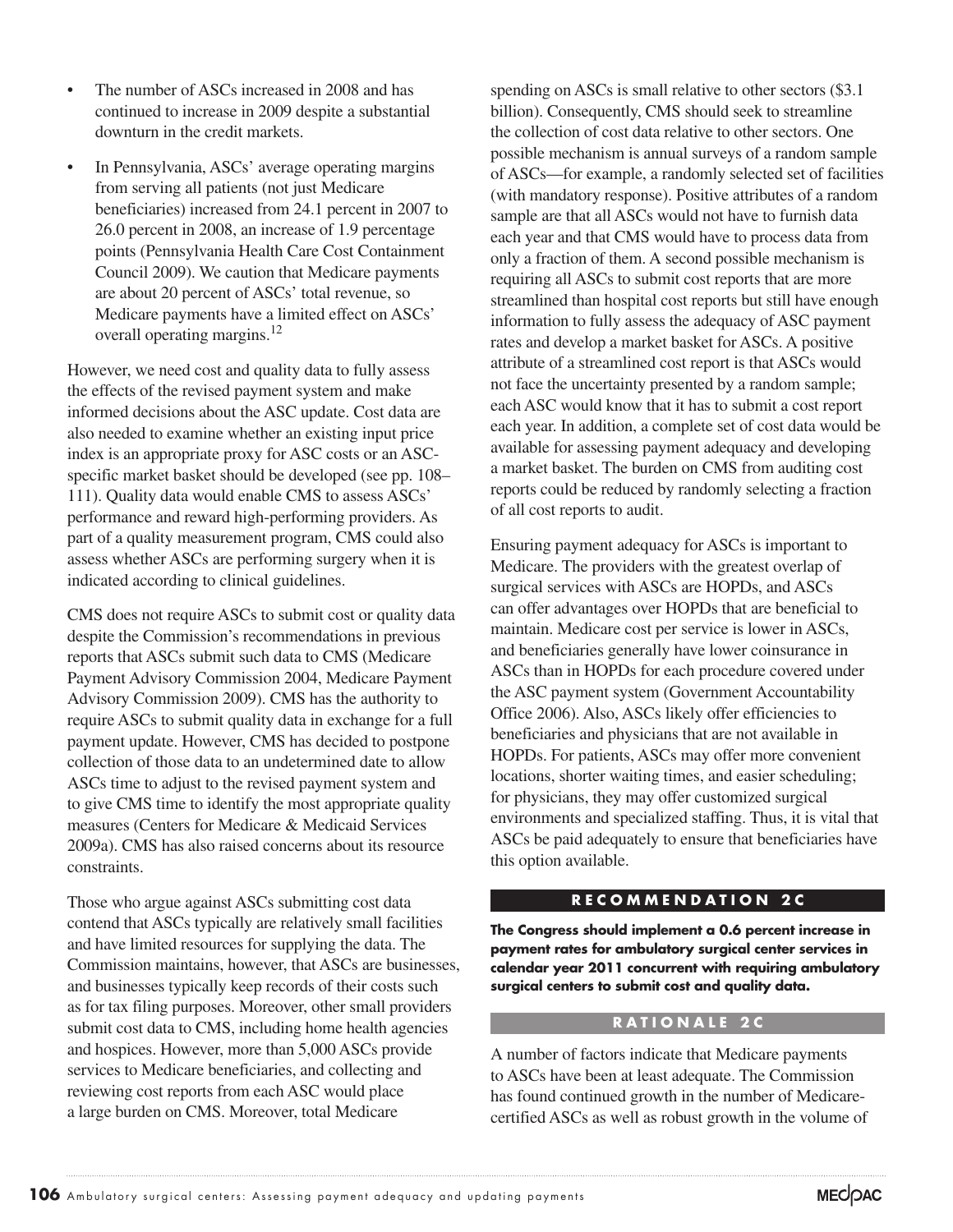services to Medicare beneficiaries, number of beneficiaries receiving care in ASCs, and number of services per beneficiary treated in ASCs. This growth occurred despite no positive updates to ASC payment rates from 2004 through 2009. In addition, the number of services covered under the ASC payment system increased substantially in 2008, providing ASCs with an opportunity to enhance their Medicare revenue. We have found that the newly covered services contributed 47 percent of the growth in service volume and 30 percent of the growth in spending from 2007 to 2008, suggesting that ASCs are adapting to the opportunities presented by the increase in covered services. In addition, the growth in the number of ASCs indicates they have at least adequate access to capital. Therefore, although we lack cost and quality data, the indicators we have suggest that payments have been adequate.

Another factor we considered in our recommendation is the advantages that ASCs offer relative to HOPDs. Specifically, ASCs can offer greater convenience to patients and providers. In addition, program spending and beneficiary cost sharing are lower in ASCs than in HOPDs on a per service basis. Therefore, a migration of surgical services from HOPDs to ASCs could reduce aggregate program spending and beneficiary cost sharing.

However, the impact on aggregate spending and cost sharing is difficult to quantify. If ASCs are drawing services away from settings where payment rates typically are lower, such as physician offices, the expansion in the number of ASCs would increase Medicare spending. In addition, most ASCs have some degree of physician ownership, which may give physicians an incentive to furnish more surgical services in ASCs than they would if they had to furnish all outpatient surgical services in HOPDs. Our analysis of physician-owned specialty hospitals suggests that such a phenomenon could occur in ASCs (Medicare Payment Advisory Commission 2006). To the extent that physicians act on this incentive, continued expansion of ASCs could offset some of the reductions in program spending and beneficiary cost sharing from lower payment and coinsurance rates.

On the basis of the results that indicate the adequacy of payments, the information we have about the effects of the revised payment system, and our concerns over the potential effect of ASC growth on program spending, we believe a moderate update is warranted. Also, the payment adequacy measures are similar to those for last year. Therefore, we recommend an update for 2011 equal to

last year's recommended update of 0.6 percent for 2010. We believe an update of this amount will enable ASCs to continue furnishing services to beneficiaries, thereby maintaining beneficiaries' access to ASC care.

It is vital that CMS begin collecting cost and quality data from ASCs without further delay. Hence, our recommendation for a modest update for 2011 is linked to a requirement that ASCs submit these data to CMS. Cost data from ASCs would enable analysts to determine the costs of an efficient provider and CMS to adjust payments accordingly. Cost data are also needed to examine whether an existing input price index is an appropriate proxy for ASC costs or an ASC-specific market basket should be developed. Quality data from ASCs would enable CMS to assess performance, reward providers through payment adjustments based on quality, and allow beneficiaries to compare quality across providers. ASCs that do not submit cost and quality data under such a requirement would still receive a 0.6 percent update for 2011 but could be subject to penalties. We note that not all ASCs would be required to submit cost information if CMS decides to collect cost data by surveying a random sample of ASCs.

### **I M P L I C A T I O N S 2 C**

### **Spending**

CMS has discretion over which update factor to use for ASC payment rates, and the agency has decided to increase ASC payment rates by the consumer price index for all urban consumers (CPI–U) (Centers for Medicare & Medicaid Services 2007a). The most recently published measure of the CPI–U for 2011 is 1.4 percent (Centers for Medicare & Medicaid Services 2010). However, we recommend that the payment rates be increased by 0.6 percent. Therefore, our estimates indicate that the update recommendation for 2011 would decrease federal spending by less than \$50 million in the first year and by less than \$1 billion over five years, relative to current law.

### **Beneficiary and provider**

- Because of the growth in the number of Medicarecertified ASCs and the number of beneficiaries treated in ASCs, we do not anticipate that this recommendation will diminish beneficiaries' access to ASC services or providers' willingness or ability to provide those services.
- ASCs will incur some administrative costs to submit cost and quality data.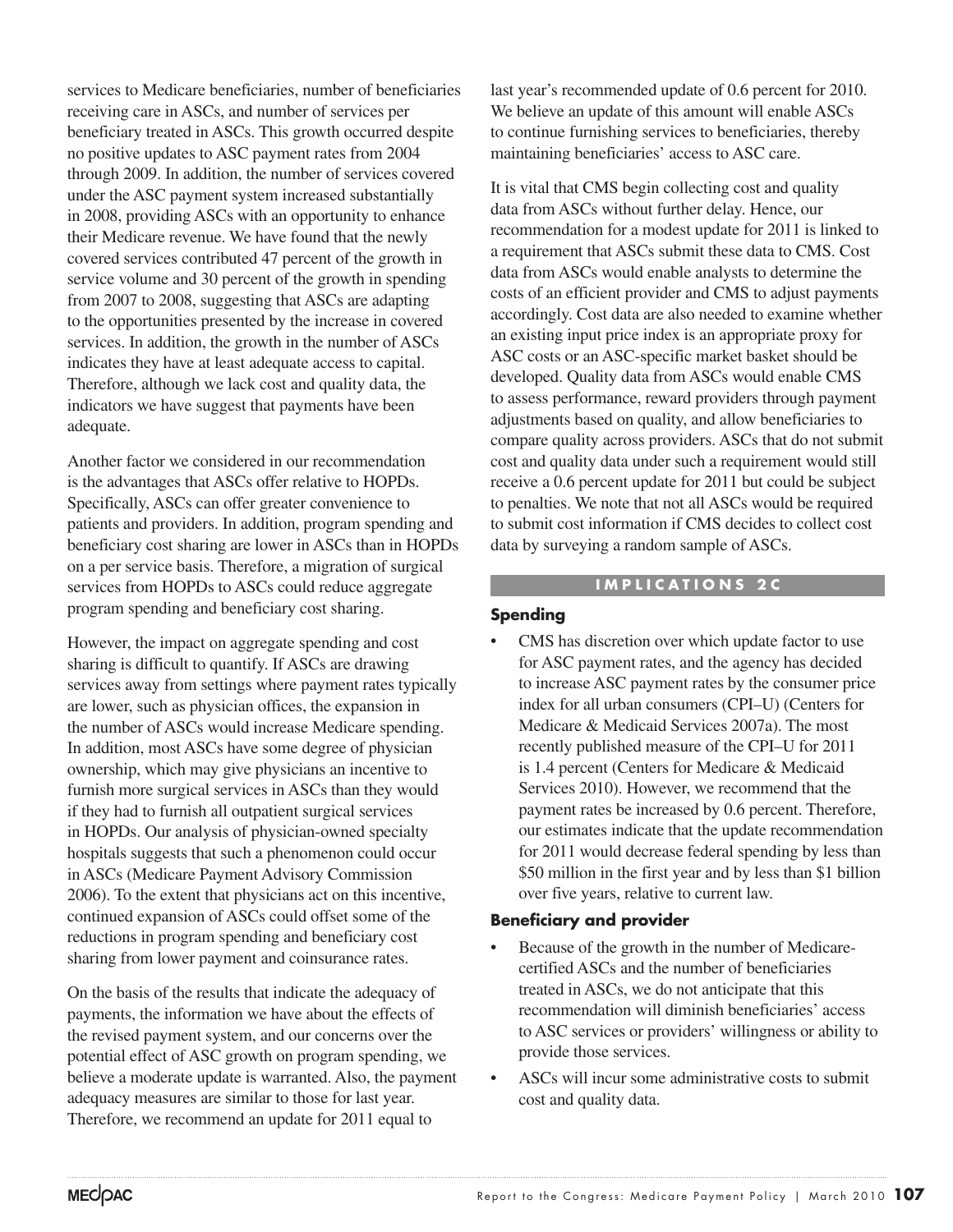#### **F I G U R E 2C-2**

**2C-2 Cumulative growth of the CPI-U for medical care, hospital market basket, and PE component of the MEI is higher than the total CPI–U, 2001–2010** 



- Note: CPI–U (consumer price index for all urban consumers), PE (practice expense), MEI (Medicare Economic Index), BLS (Bureau of Labor Statistics). The hospital market basket changes were forecast by CMS for fiscal years 2001–2010; they were not adjusted to reflect actual changes. Likewise, the MEI changes were forecast by CMS for calendar years 2001–2010 and were not adjusted to reflect actual changes. The MEI figures are for physician practice expenses and exclude CMS's productivity adjustment. The CPI–U data reflect changes from June of the prior year to June of the current year. With the exception of 2010, the CPI-U numbers are from BLS and reflect actual pricing changes, rather than a forecast. The 2010 total CPI–U change is a forecast published by CMS. Neither BLS nor CMS publishes a forecast for 2010 of the CPI–U for medical care.
- Source: Crawford et al. 2009; Centers for Medicare & Medicaid Services 2009a; physician fee schedule and hospital inpatient prospective payment system final rules from CMS, 2000–2009. **Notes about the construction of the construction of the construction of the construction**

# **Revisiting the ASC market basket**

The projected change in providers' input prices is an  $\tilde{C}$ important part of the Commission's annual update process. We are concerned that the market basket index that CMS Statistics uses to update ASC payments (the CPI–U) may not reflect ASCs' cost structure. Therefore, we examined whether an alternative market basket index would better measure changes in ASCs' input costs. Using data from a Government Accountability Office (GAO) survey of ASC costs in 2004, we compared the distribution of ASC costs with the distribution of hospital and physician practice

costs. We found that ASCs' cost structure is different than that of hospitals and physician offices, with a much larger share of expenses related to medical supplies and drugs than the other two settings, a much smaller share of labor costs than hospitals, and a smaller share of all other costs (such as rent and capital costs) than physician offices. MEI (practice expense

### **The CPI–U may not be a good proxy for ASC costs**

Although CMS has historically used the CPI–U as the basis for Medicare's annual updates to ASC payments, this price index may not be a reasonable proxy for ASC input  $\frac{1}{\cosh 2}$  costs. From the inception of the ASC payment system in 1982, CMS used the CPI–U to periodically update ASC payments. When CMS revised the ASC payment system for 2008, the agency considered whether to continue using the CPI–U to update ASC payments. CMS stated that the statute does not mandate the use of a specific update mechanism but requires that the CPI–U be used as a default update if CMS does not otherwise update ASC payments (Centers for Medicare & Medicaid Services 2007b). Therefore, CMS decided to continue using the CPI–U on an annual basis after 2009. ASCs received a full update of 1.2 percent in 2010 based on the increase in the CPI–U (Centers for Medicare & Medicaid Services 2009b).

Although the CPI–U is a widely used measure of price inflation that is updated on a regular basis by the Bureau of Labor Statistics (BLS), the mix of goods and services in this price index probably does not reflect ASC inputs. The CPI–U is based on a sample of prices for a broad mix of goods and services, including food, housing, apparel, transportation, medical care, recreation, personal care, education, and energy (IHS Global Insight 2009). The exists the data is in the data is in the data is in the data is in the data is in the data is in the data is in the data is in the data is in the data is in the data is weight of each item is based on spending for that item by a sample of urban consumers during the survey period. • I had to force return the items on the x-axis. They will reflow if I update the data. **q the ASC market basket** Although some of these items are probably used by ASCs, their share of spending on each item is likely very different ed change in providers' input prices is an from the CPI–U weight. For example, housing accounts for 43.4 percent of the entire CPI–U (Bureau of Labor Statistics 2009).

### **Do the market baskets for hospital or physician services better reflect ASC input costs?**

Because CMS currently lacks data on ASCs' input costs, we explore whether one of two existing Medicare indexes would be an appropriate proxy for ASC input costs: the hospital market basket, which is used to update payments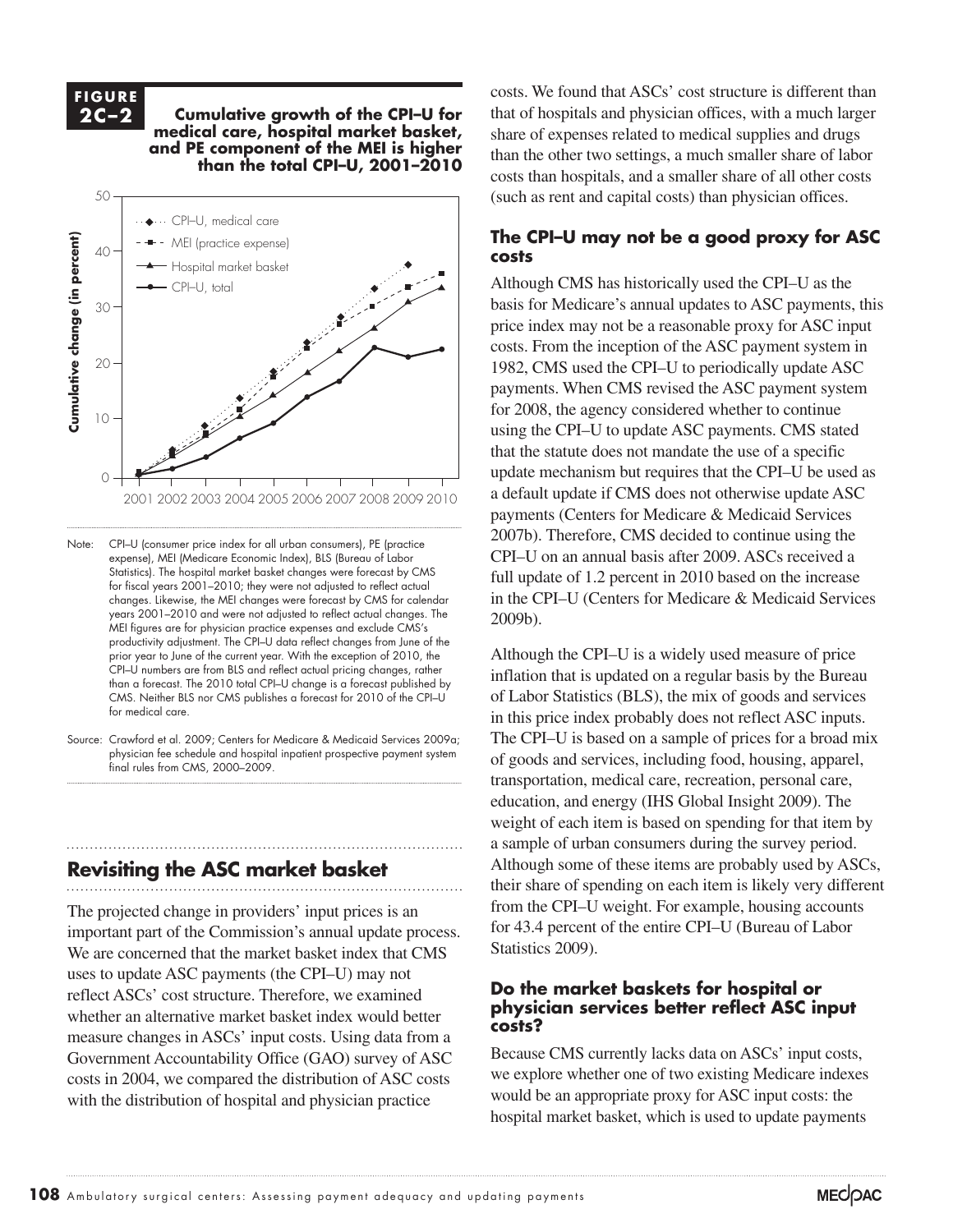for inpatient and outpatient hospital services, and the practice expense component of the Medicare Economic Index (MEI), which measures changes in physicians' practice expenses. (See [online Appendix B t](http://medpac.gov/chapters/Mar10_Ch02C_APPENDIX.pdf)o this chapter for more information on the hospital market basket and MEI.) It is reasonable to expect that ASCs have many of the same types of costs as hospitals and physician offices, such as medical equipment, medical supplies, building-related expenses, clinical staff, administrative staff, and malpractice insurance. However, our analysis of ASC, hospital, and physician costs showed that ASCs have a different cost structure than hospitals and physician offices.

### **Trends in the CPI–U, hospital market basket, and MEI**

As a first step in analyzing alternative price indexes, we examined how the total CPI–U, CPI–U for medical care, hospital market basket, and practice expense component of the MEI have changed over time. Between 2001 and 2010, cumulative growth in the hospital market basket (33.8 percent) and the practice expense component of the MEI (36.2 percent) is much higher than the total CPI–U (22.6 percent) (Figure 2C-2). We did not include CMS's adjustment for productivity growth in the MEI. Between 2001 and 2009, the medical care component of the CPI–U also rose faster than the total CPI–U (BLS does not publish a forecast of the CPI–U for medical care for 2010).

Between 2001 and 2010, the annual changes in the CPI–U for medical care, hospital market basket, and practice expense component of the MEI are more stable than the total CPI–U (Figure  $2C-3$ ).<sup>13</sup> The change in the total CPI–U ranged from 5.0 percent in 2008 to –1.4 percent in 2009. The significant drop in 2009 was primarily due to a 25.5 percent decline in energy prices (Bureau of Labor Statistics 2009).

### **Comparing the distribution of ASC costs with hospital costs and physician practice expenses**

We used 2004 ASC cost data from a GAO survey to compare the distribution of ASC costs with the distribution of hospital costs (derived from the hospital market basket) and physician practice expenses (derived from the practice expense portion of the MEI). Although the GAO data are not sufficient for comparing each category of costs across settings, they suggest that ASCs have a different cost structure from hospitals and physician offices. ASCs appear to have a much larger share of expenses related to medical supplies and drugs than the other two settings, a much smaller share of labor costs than hospitals, and a

**F I G U R E 2C-3**

**2C-3 Annual changes in total CPI-U, CPI–U for medical care, hospital market basket, and PE component of the MEI, 2001–2010** 



Note: CPI–U (consumer price index for all urban consumers), PE (practice expense), MEI (Medicare Economic Index), BLS (Bureau of Labor Statistics). The hospital market basket changes were forecast by CMS for fiscal years 2001–2010; they were not adjusted to reflect actual changes. Likewise, the MEI changes were forecast by CMS for calendar years 2001–2010 and were not adjusted to reflect actual changes. The MEI numbers are for physician practice expenses and exclude CMS's productivity adjustment. The CPI–U data reflect changes from June of the prior year to June of the current year. With the exception of 2010, the CPI-U figures are from BLS and reflect actual pricing changes, rather than a forecast. The 2010 total CPI–U change is a forecast published by CMS. Neither BLS nor CMS publishes a forecast for 2010 of the CPI–U for medical care.

Source: Crawford et al. 2009; Centers for Medicare & Medicaid Services 2009a; physician fee schedule and hospital inpatient prospective payment system final rules from CMS, 2000–2009. **Notes about this graph:**

smaller share of all other costs (such as rent and capital costs) than physician offices.  $\mathbf{r} = \mathbf{r} \cdot \mathbf{r}$  is the items on the items on the data. They will reflow if  $\mathbf{r} = \mathbf{r} \cdot \mathbf{r}$  $\frac{1}{2}$  is that the vertex times the changed and axis lines because they kept resetting when I changed any data.

**Methodology** As part of a study comparing the relative costs of ASC procedures with the relative costs of procedures paid under the outpatient PPS, GAO surveyed a random sample of 600 ASCs to obtain cost and procedure data from 2004 (Government Accountability Office 2006). GAO entered the data from income statements submitted by respondents into an electronic file and tested the cost and procedure data for reliability, concluding that data from 290 facilities were sufficiently reliable.<sup>14</sup> GAO provided us with this electronic file, which did not identify  $\mathbb{P}^1$  use direct items for modification. Otherwise if you use the black selection tool, they will reset to graph  $\mathbb{P}^1$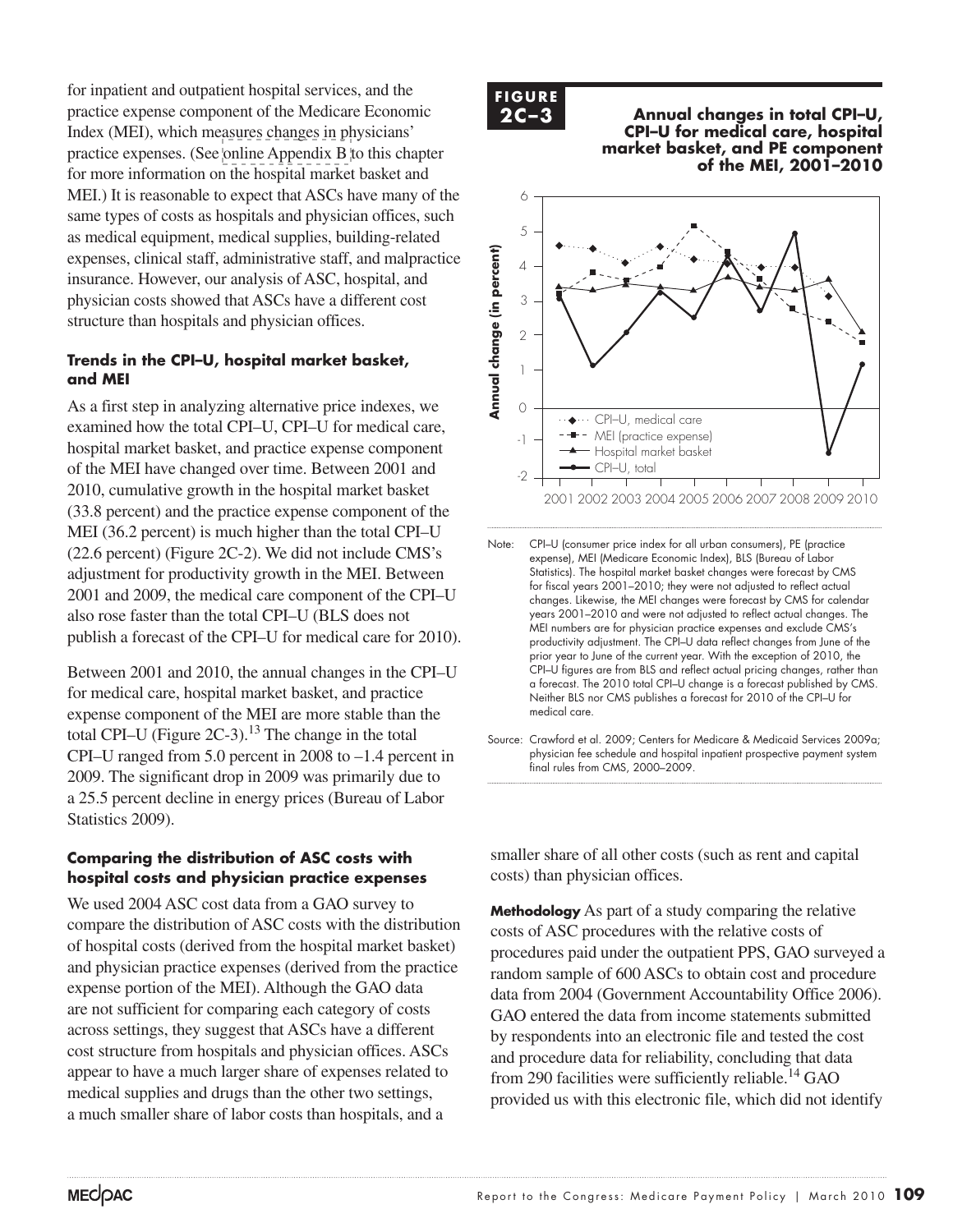# **T A B L E**

# **2C –7 Comparing the distribution of ASC costs to hospital costs and physician practice expenses**

| <b>Cost category</b>        | Share of:              |                       |                                    |  |  |
|-----------------------------|------------------------|-----------------------|------------------------------------|--|--|
|                             | <b>Total ASC costs</b> | <b>Hospital costs</b> | <b>Physician practice expenses</b> |  |  |
| Employee compensation       | 40.0%                  | 55.1%                 | 39.2%                              |  |  |
| Other professional services | 8.0                    | 11.3                  | 13.5                               |  |  |
| Medical supplies and drugs  | 25.7                   | 7.5                   | 9.1                                |  |  |
| All other costs             | 26.2                   | 26.0                  | 38.1                               |  |  |

Note: ASC (ambulatory surgical center). The shares of hospital costs are derived from the hospital operating market basket (92.4 percent of total hospital costs) and the capital input price index (7.6 percent of total costs). The shares of physician practice expenses are derived from the practice expense portion of the Medicare Economic Index (MEI) and exclude CMS's productivity adjustment to the MEI. The category of other professional services includes the following hospital cost categories: professional fees (labor related and non-labor related), financial services, and administrative and business support services. The category of other professional services is equivalent to the "other expenses" category in the MEI, which includes accounting, legal, office management, continuing medical education, and other professional expenses. Medical supplies and drugs include intraocular lenses. Employee compensation includes wages and benefits. All other costs include rent, capital costs, utilities, malpractice insurance, medical equipment, maintenance, repair, housekeeping, laundry, and certain other expenses. Figures in columns may not sum to 100 percent due to rounding.

Source: MedPAC analysis of 2004 ASC cost data from the Government Accountability Office; Centers for Medicare & Medicaid Services 2009b, Centers for Medicare & Medicaid Services 2009c.

individual ASCs. Because the file we received from GAO listed expense items at a disaggregated level (e.g., several types of medical supplies were itemized separately), we grouped hundreds of related items into standardized categories. Because GAO was primarily interested in the cost of medical equipment, medical supplies, clinical staff, and general overhead, the file did not contain data for many ASCs on several types of costs, such as rent, capital costs, utilities, malpractice insurance, and certain other expenses. However, the file had information for most ASCs on total costs, medical supplies and drugs (including IOLs), employee compensation, and other professional services (e.g., legal, accounting, and office management services).<sup>15</sup> Therefore, we calculated the distribution of ASC costs (cost weights) for the following categories: medical supplies and drugs, employee compensation, other professional services, and all other costs. The all other costs category was calculated as a residual (total costs less costs for the first three categories).<sup>16</sup> All other costs includes rent, capital costs, utilities, medical equipment, malpractice insurance, maintenance, repair, housekeeping, laundry, and certain other expenses.

We excluded ASCs that lacked data for any one of these cost categories and also trimmed the top and bottom 5 percent cost weights.<sup>17</sup> The final cost weights are based on data from 233 facilities. The weights were calculated by summing the dollars within a category and dividing this amount by the sum of total costs across all the ASCs.<sup>18</sup> We compared these ASC cost weights with the distribution of hospital costs and physician practice expenses.

**Results** Table 2C-7 shows that ASCs have a different distribution of costs than hospitals and physician offices. ASCs' larger share of costs than the other settings for medical supplies and drugs could be related to their high volume of cataract removal and lens insertion procedures (20 percent of total Medicare volume in 2007). These procedures use IOLs, which are included in the medical supplies category and are relatively expensive.<sup>19</sup> Another factor could be that ASCs furnish primarily surgical procedures but hospitals and physicians also provide a significant number of evaluation and management services, which probably have lower supply costs than surgical procedures. The share of ASC costs related to employee compensation (40.0 percent) is similar to that of physician offices (39.2 percent) but much smaller than the hospital share (55.1 percent). The share of ASC costs related to overall labor expenses (employee compensation plus other professional services) is 48 percent, which is consistent with GAO's finding that ASCs' labor costs account for half of their total costs (Government Accountability Office 2006). The share of ASC costs in the all other costs category is almost the same as the hospital share but is smaller than the physician office proportion.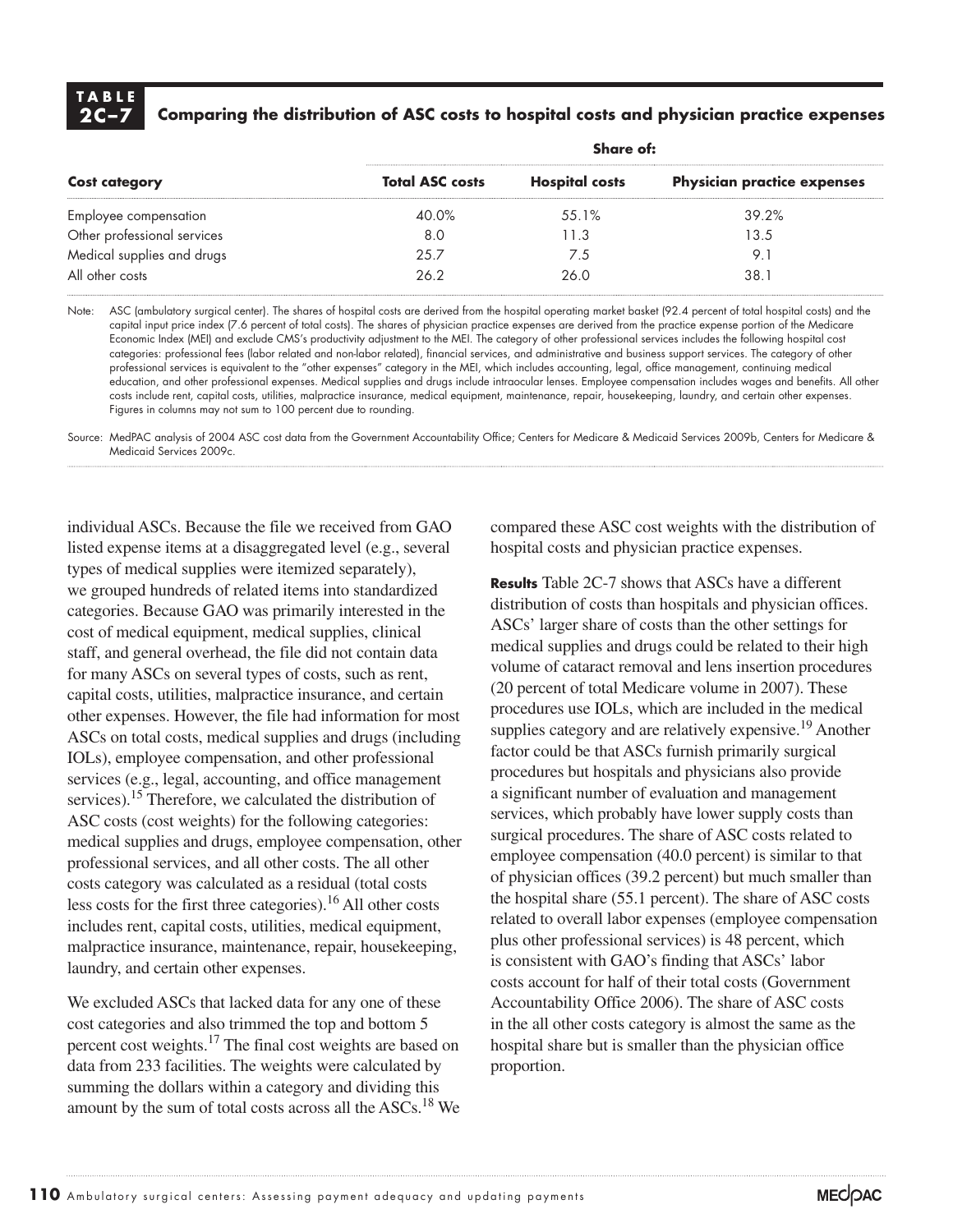### **CMS should use new ASC cost data to select an appropriate price index for ASCs**

The ASC cost data used in our comparative analysis are five years old and do not contain information on several types of costs. Therefore, the Congress should require ASCs to submit new cost data to CMS. CMS should use this information to examine whether an existing Medicare price index is an appropriate proxy for ASC costs or an ASC-specific market basket should be developed. A new ASC market basket could include the same types of costs that appear in the hospital market basket or MEI but with different cost weights that reflect the structure of ASC costs. ■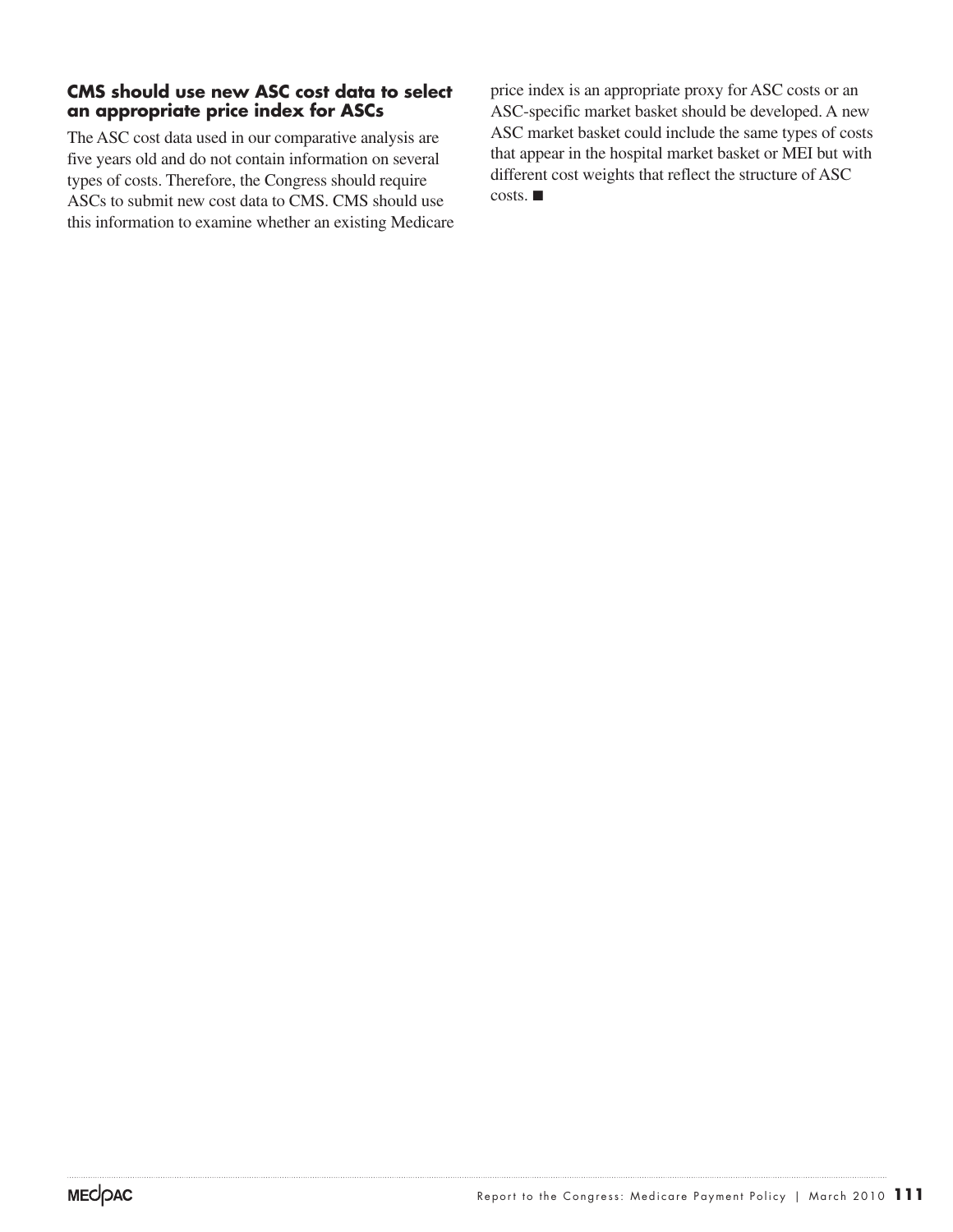# **Endnotes**

- 1 Eighty-seven percent of ASC procedures have their payment rates based on the outpatient PPS relative weights.
- 2 Risk scores represent beneficiaries' expected service use given their health status, relative to that of the national average beneficiary. For the 10 categories of procedures with the highest share of Medicare payments to ASCs, patients treated in ASCs in 1999 had somewhat lower average risk scores than HOPD patients.
- 3 These data are based on 226 ASCs and 170 hospitals.
- 4 Because ASCs are disproportionately located in some states (California, Florida, Texas, Maryland, and Georgia), we weighted beneficiaries so that in each state the percentage of beneficiaries receiving care in ASCs matched the national percentage. This process prevented idiosyncrasies in states that have high concentrations of ASCs from biasing the results.
- 5 The Medicare Prescription Drug, Improvement, and Modernization Act of 2003 eliminated a requirement that the Secretary collect cost data from ASCs every five years.
- 6 Vermont, Alaska, and the District of Columbia have certificate-of-need laws that apply to ASCs, which may explain the low number of ASCs in those states.
- 7 By statute, coinsurance for a service paid under the outpatient PPS cannot exceed the hospital inpatient deductible (\$1,100 in 2010). The ASC payment system does not have the same limitation on coinsurance, and for a few services the ASC coinsurance exceeds the inpatient deductible. In these instances, the ASC coinsurance exceeds the outpatient PPS coinsurance.
- 8 Our analysis of service volume in 2008 included surgical procedures only, as nearly all of these procedures had Current Procedural Terminology codes in the range 10000–69999. Our analysis of 2008 service volume did not include services that were separately paid in 2008 but were either packaged or paid under a separate fee schedule in 2007, such as radiology services, brachytherapy sources, drugs, and pass-through devices. In addition, it did not include services that are packaged in 2008.
- 9 Office-based procedures accounted for most of the growth from newly covered services. These procedures accounted for 4.2 percentage points of the volume increase from 2007 to 2008.
- 10 If we include the services that were newly covered in 2008, the average annual increase from 2003 through 2008 in the number of services per FFS beneficiary is 10.3 percent.
- 11 In 2007, ASC payment rates could be below or equal to HOPD rates; before 2007, ASC rates could be above, below, or equal to HOPD rates.
- 12 The operating margins for ASCs have important differences from the margins in other sectors such as hospitals. In particular, the margins for most ASCs do not reflect income taxes or the income going to physician owners.
- 13 The hospital market basket changes were forecast by CMS for fiscal years 2001–2010; they were not adjusted to reflect actual changes. Likewise, the MEI changes were forecast by CMS for calendar years 2001–2010 and were not adjusted to reflect actual changes. The MEI changes are for practice expenses and exclude CMS's productivity adjustment. The CPI–U data reflect changes from June of the prior year to June of the current year. With the exception of 2010, the CPI–U numbers are from BLS and reflect actual pricing changes rather than a forecast. The 2010 CPI–U change is a forecast published by CMS.
- 14 GAO found that there was no geographic bias among the responding ASCs but did not report on the distribution of responding facilities by specialty.
- 15 Employee compensation includes wages, salaries, and benefits.
- 16 On the basis of GAO's method, we also excluded costs that are not covered by Medicare's payments for ASC services, such as bad debt, advertising, entertainment, lobbying, charity, and separately payable clinical labor (such as physicians, anesthesiologists, and other practitioners who are paid under the physician fee schedule).
- 17 We trimmed the highest and lowest cost weights to reduce the influence of outlier values. Trimming the weights did not significantly influence the final values. When calculating the hospital market basket weights, CMS also trims the top and bottom 5 percent values.
- 18 This method, which is used by CMS to calculate the hospital market basket weights, means that more costly ASCs have a greater influence on the final weights than less costly ASCs.
- 19 Under the prior ASC payment system, Medicare included a \$150 allowance for IOLs in the payment for cataract procedures. The cost of IOLs is bundled into the procedure payment rate under the current ASC payment system. However, CMS makes a separate \$50 payment for certain new technology IOLs.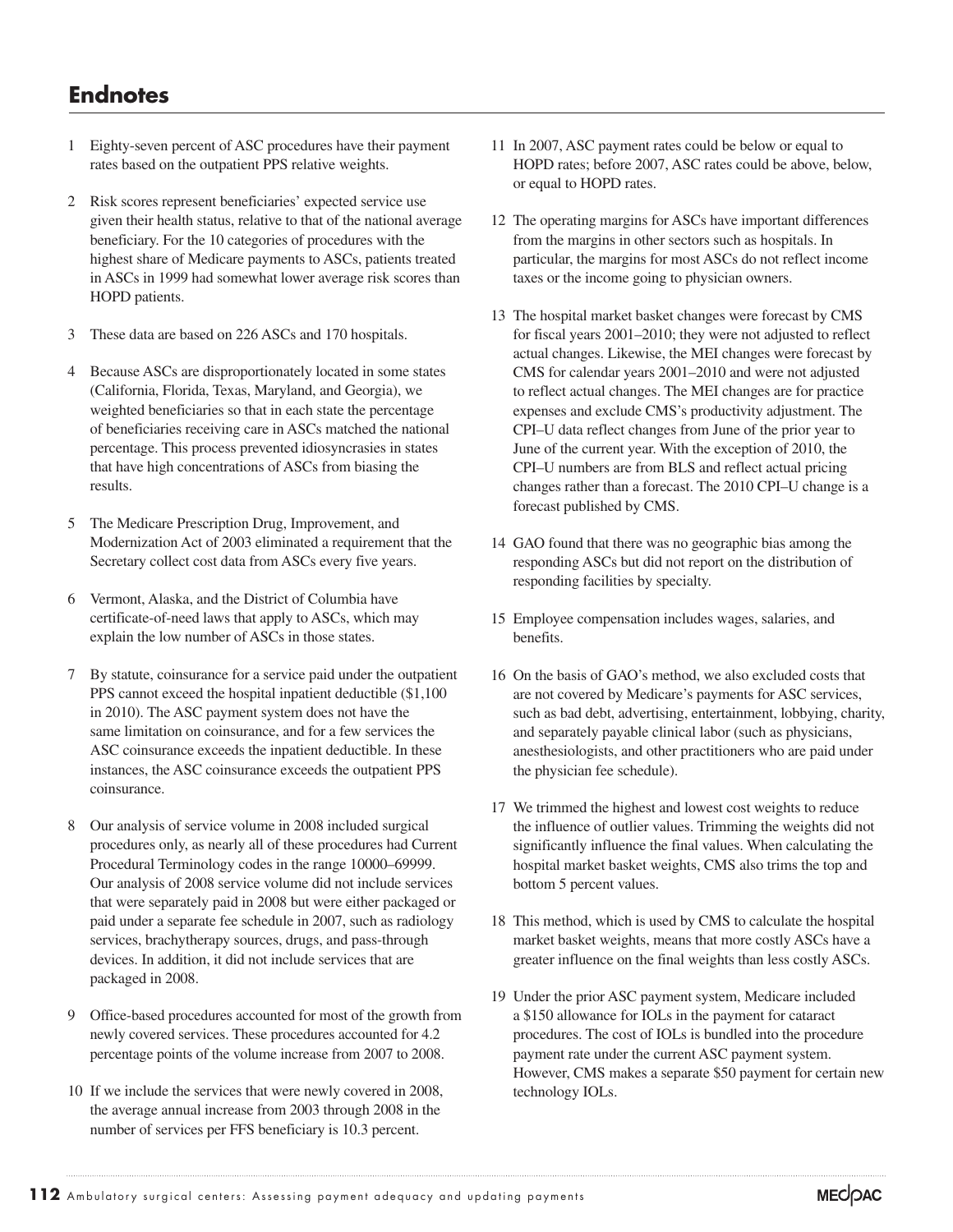# **References**

Ambulatory Surgery Center Association. 2008. *Medicare ASC payment rates: An industry in the midst of change*. Presentation at the Medicare Payment Advisory Commission. December 12.

Bureau of Labor Statistics, U.S. Department of Labor. 2009. *Consumer price index: June 2009*. Washington, DC: BLS. July 15.

Centers for Medicare & Medicaid Services, Department of Health and Human Services. 2000a. Medicare program; hospital inpatient prospective payment systems and 2001 FY rates. Final rule. *Federal Register* 65, no. 148 (August 1): 47112.

Centers for Medicare & Medicaid Services, Department of Health and Human Services. 2000b. Medicare program; revisions to payment policies under the physician fee schedule for calendar year 2001. Final rule. *Federal Register* 65, no. 212 (November 1): 65376–65424.

Centers for Medicare & Medicaid Services, Department of Health and Human Services. 2001a. Medicare program; changes to the Hospital Inpatient Prospective payment systems and rates and costs of graduate medical education: Fiscal year 2002 rates; provisions of the Balanced Budget Refinement Act of 1999; and provisions of the Medicare, Medicaid, and SCHIP Benefits Improvement and Protection Act of 2000. Final rule. *Federal Register* 66, no. 148 (August 1): 39827–40102.

Centers for Medicare & Medicaid Services, Department of Health and Human Services. 2001b. Medicare program; revisions to payment policies and five-year review of and adjustments to the relative value units under the physician fee schedule for calendar year 2002. Final rule. *Federal Register* 66, no. 212 (November 1): 55246–55294.

Centers for Medicare & Medicaid Services, Department of Health and Human Services. 2002a. Medicare program; hospital inpatient prospective payment systems and 2003 FY rates. Final rule. *Federal Register* 67, no. 148 (August 1): 49982–50289.

Centers for Medicare & Medicaid Services, Department of Health and Human Services. 2002b. Medicare program; revisions to payment policies under the physician fee schedule for calendar year 2003 and inclusion of registered nurses in the personnel provision of the critical access hospital emergency services requirement for frontier areas and remote locations. Final rule. *Federal Register* 67, no. 251 (December 31): 79966–80014.

Centers for Medicare & Medicaid Services, Department of Health and Human Services. 2003a. Medicare program; revisions to payment policies under the physician fee schedule for calendar year 2004. Final rule. *Federal Register* 68, no. 216 (November 7): 63196–63395.

Centers for Medicare & Medicaid Services, Department of Health and Human Services. 2003b. Medicare program; hospital inpatient prospective payment systems and 2004 FY rates. Final rule. *Federal Register* 68, no. 148 (August 1): 45346–45672.

Centers for Medicare & Medicaid Services, Department of Health and Human Services. 2004a. Medicare program; hospital inpatient prospective payment systems and FY 2005 rates. Final rule. *Federal Register* 69, no. 154 (August 11): 48916–49781.

Centers for Medicare & Medicaid Services, Department of Health and Human Services. 2004b. Medicare program; revisions to payment policies under the physician fee schedule for calendar year 2005. Final rule. *Federal Register* 69, no. 219 (November 15): 66236–66916.

Centers for Medicare & Medicaid Services, Department of Health and Human Services. 2005a. Medicare program; hospital inpatient prospective payment systems and 2006 FY rates. Final rule. *Federal Register* 70, no. 155 (August 12): 47278–47707.

Centers for Medicare & Medicaid Services, Department of Health and Human Services. 2005b. Medicare program; revisions to payment policies under the physician fee schedule for calendar year 2006 and certain provisions related to the competitive acquisition program of outpatient drugs and biologicals under Part B. Final rule. *Federal Register* 70, no. 223 (November 21): 70116–70150.

Centers for Medicare & Medicaid Services, Department of Health and Human Services. 2006a. Medicare program; hospital inpatient prospective payment systems; 2007 FY occupational mix adjustment to wage index; implementation. Final rule. *Federal Register* 71, no. 160 (August 18): 47870–48351.

Centers for Medicare & Medicaid Services, Department of Health and Human Services. 2006b. Medicare program; revisions to payment policies, five-year review of work relative value units, changes to the practice expense methodology under the physician fee schedule, and other changes to payment under Part B; revisions to the payment policies of ambulance services under the fee schedule for ambulance services; and ambulance inflation factor update for CY 2007. Final rule with comment. *Federal Register* 71, no. 231 (December 1): 69623–70274.

Centers for Medicare & Medicaid Services, Department of Health and Human Services. 2007a. Medicare program; revised payment system policies for services furnished in ambulatory surgical centers (ASCs) beginning in CY 2008. Final rule. *Federal Register* 72, no. 148 (August 2): 42469–42626.